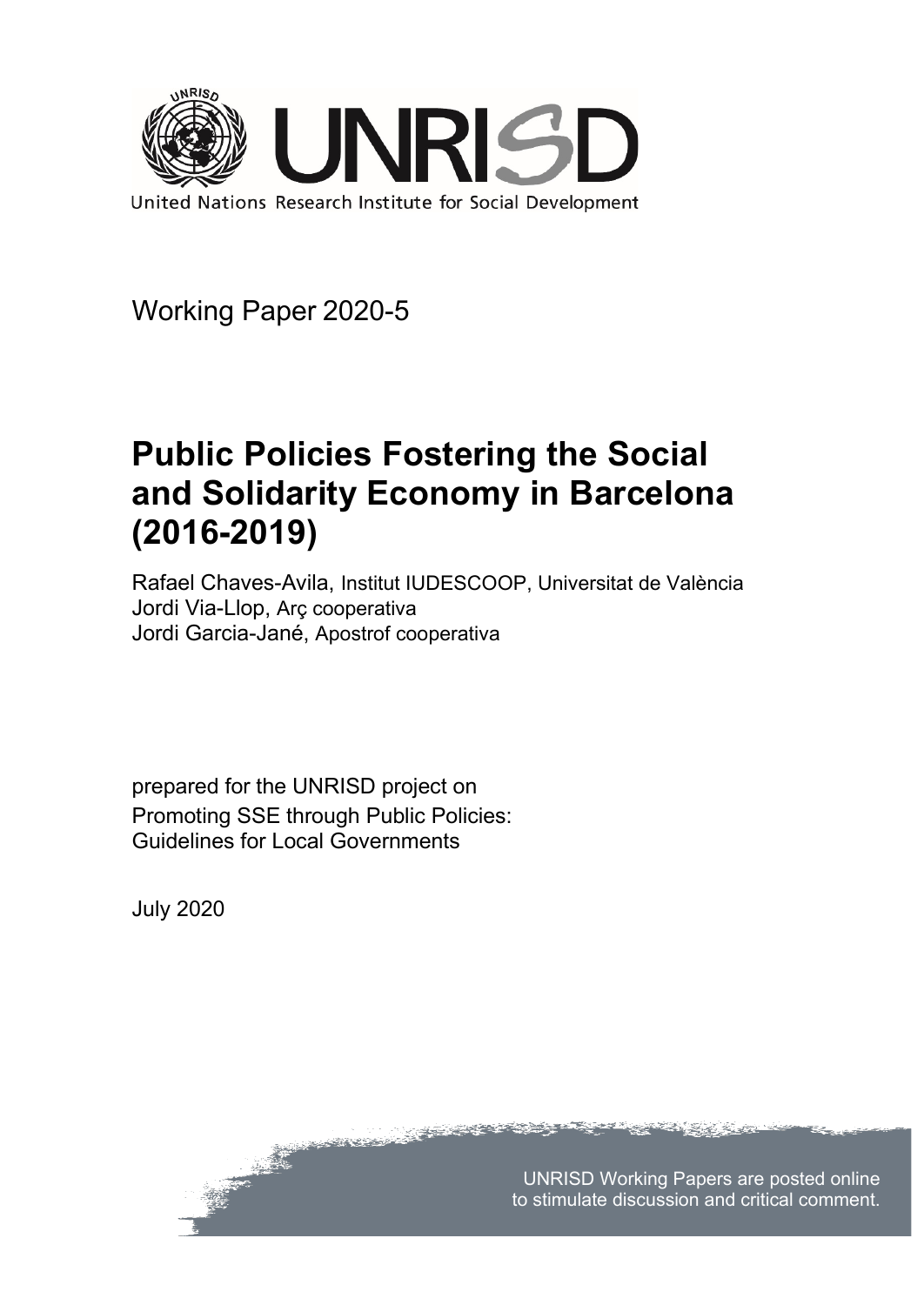

The United Nations Research Institute for Social Development (UNRISD) is an autonomous research institute within the UN system that undertakes multidisciplinary research and policy analysis on the social dimensions of contemporary development issues. Through our work we aim to ensure that social equity, inclusion and justice are central to development thinking, policy and practice.

> UNRISD, Palais des Nations 1211 Geneva 10, Switzerland

Tel: +41 (0)22 9173020 info.unrisd@un.org www.unrisd.org



The Global Social Economy Forum is a global social and solidarity economy (SSE) network that aims to serve as a hub for sharing visions and experiences through crossborder collaboration and cooperation based on multilateral (public-private-community) partnerships for an inclusive, equitable and human centered world for all of us.

Copyright © United Nations Research Institute for Social Development (UNRISD) and Global Social Economy Forum (GSEF)

This is not a formal UNRISD publication. The responsibility for opinions expressed in signed studies rests solely with their author(s), and availability on the UNRISD website (www.unrisd.org) does not constitute an endorsement by UNRISD of the opinions expressed in them. No publication or distribution of these papers is permitted without the prior authorization of the author(s), except for personal use.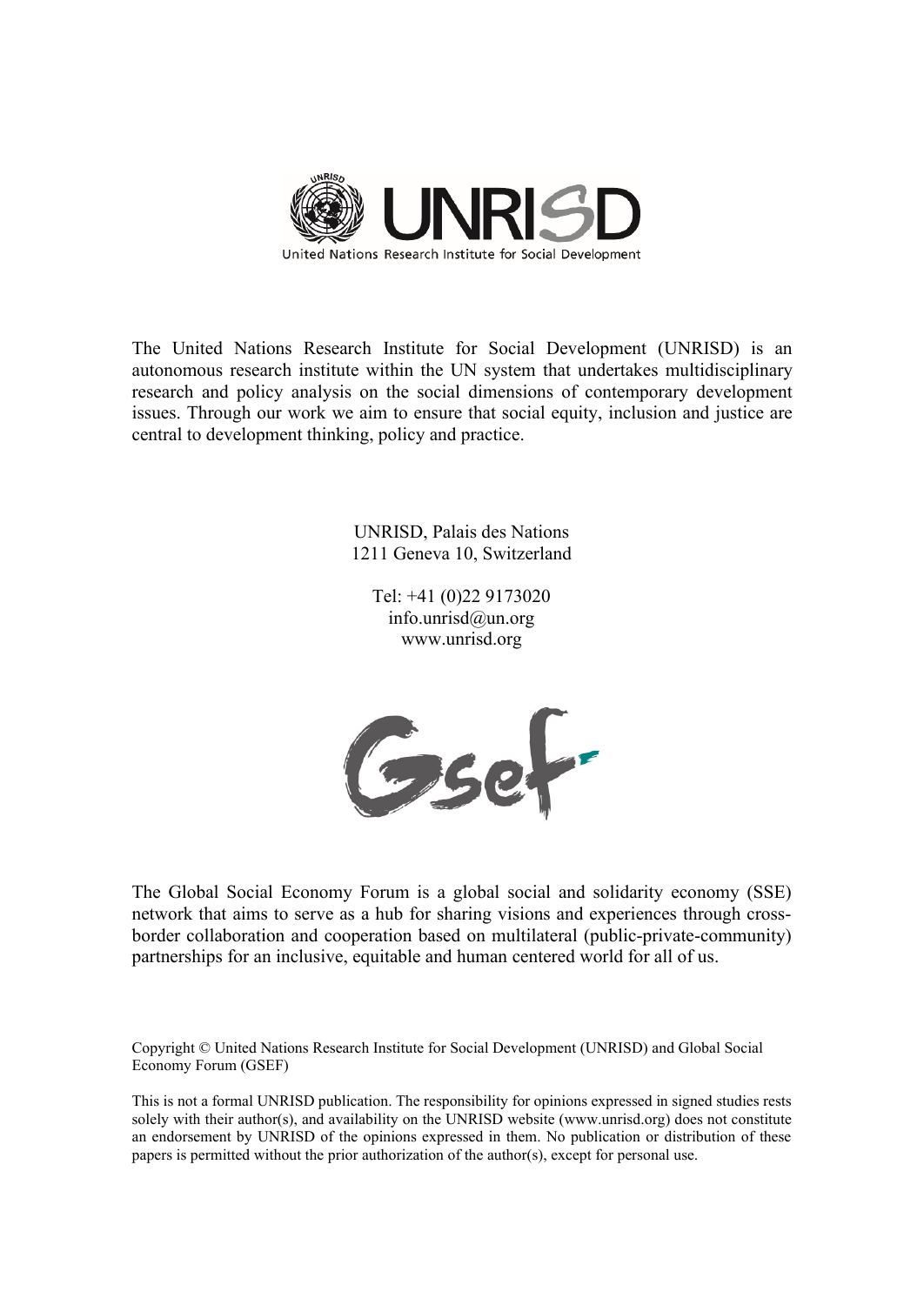# **Table of Contents**

| Overview of the policy for promotion of the social economy in Barcelona  2<br>Contemplating the social and solidarity economy sector in the PIESS 2<br>1.1<br>1.2<br>1.3<br>2<br>Cognitive and organizational structuring strategy for actors in the SSE 4<br>2.1<br>Stakeholders involved in the co-construction of the social economy policy in<br>2.2<br>The Participatory Area of the SSE policy as a co-construction space for public<br>2.3<br>policy 5<br>2.4<br>$\mathfrak{Z}$<br>3.1<br>3.2<br>3.3<br>Institutional framework of the social economy and its promotion policies  8<br>$\overline{4}$<br>4.1<br>4.2<br>5 <sup>1</sup><br>5.1<br>5.2<br>5.3<br>5.4<br>5.5<br>Instruments aimed at creating and developing share and equity participation<br>5.6<br>capital 17<br>Constraints, criteria and evaluation indicators specified in the PIESS 18<br>7.1<br>7.2<br>8 |  |
|-------------------------------------------------------------------------------------------------------------------------------------------------------------------------------------------------------------------------------------------------------------------------------------------------------------------------------------------------------------------------------------------------------------------------------------------------------------------------------------------------------------------------------------------------------------------------------------------------------------------------------------------------------------------------------------------------------------------------------------------------------------------------------------------------------------------------------------------------------------------------------------|--|
|                                                                                                                                                                                                                                                                                                                                                                                                                                                                                                                                                                                                                                                                                                                                                                                                                                                                                     |  |
|                                                                                                                                                                                                                                                                                                                                                                                                                                                                                                                                                                                                                                                                                                                                                                                                                                                                                     |  |
|                                                                                                                                                                                                                                                                                                                                                                                                                                                                                                                                                                                                                                                                                                                                                                                                                                                                                     |  |
|                                                                                                                                                                                                                                                                                                                                                                                                                                                                                                                                                                                                                                                                                                                                                                                                                                                                                     |  |
|                                                                                                                                                                                                                                                                                                                                                                                                                                                                                                                                                                                                                                                                                                                                                                                                                                                                                     |  |
|                                                                                                                                                                                                                                                                                                                                                                                                                                                                                                                                                                                                                                                                                                                                                                                                                                                                                     |  |
|                                                                                                                                                                                                                                                                                                                                                                                                                                                                                                                                                                                                                                                                                                                                                                                                                                                                                     |  |
|                                                                                                                                                                                                                                                                                                                                                                                                                                                                                                                                                                                                                                                                                                                                                                                                                                                                                     |  |
|                                                                                                                                                                                                                                                                                                                                                                                                                                                                                                                                                                                                                                                                                                                                                                                                                                                                                     |  |
|                                                                                                                                                                                                                                                                                                                                                                                                                                                                                                                                                                                                                                                                                                                                                                                                                                                                                     |  |
|                                                                                                                                                                                                                                                                                                                                                                                                                                                                                                                                                                                                                                                                                                                                                                                                                                                                                     |  |
|                                                                                                                                                                                                                                                                                                                                                                                                                                                                                                                                                                                                                                                                                                                                                                                                                                                                                     |  |
|                                                                                                                                                                                                                                                                                                                                                                                                                                                                                                                                                                                                                                                                                                                                                                                                                                                                                     |  |
|                                                                                                                                                                                                                                                                                                                                                                                                                                                                                                                                                                                                                                                                                                                                                                                                                                                                                     |  |
|                                                                                                                                                                                                                                                                                                                                                                                                                                                                                                                                                                                                                                                                                                                                                                                                                                                                                     |  |
|                                                                                                                                                                                                                                                                                                                                                                                                                                                                                                                                                                                                                                                                                                                                                                                                                                                                                     |  |
|                                                                                                                                                                                                                                                                                                                                                                                                                                                                                                                                                                                                                                                                                                                                                                                                                                                                                     |  |
|                                                                                                                                                                                                                                                                                                                                                                                                                                                                                                                                                                                                                                                                                                                                                                                                                                                                                     |  |
|                                                                                                                                                                                                                                                                                                                                                                                                                                                                                                                                                                                                                                                                                                                                                                                                                                                                                     |  |
|                                                                                                                                                                                                                                                                                                                                                                                                                                                                                                                                                                                                                                                                                                                                                                                                                                                                                     |  |
|                                                                                                                                                                                                                                                                                                                                                                                                                                                                                                                                                                                                                                                                                                                                                                                                                                                                                     |  |
|                                                                                                                                                                                                                                                                                                                                                                                                                                                                                                                                                                                                                                                                                                                                                                                                                                                                                     |  |
|                                                                                                                                                                                                                                                                                                                                                                                                                                                                                                                                                                                                                                                                                                                                                                                                                                                                                     |  |
|                                                                                                                                                                                                                                                                                                                                                                                                                                                                                                                                                                                                                                                                                                                                                                                                                                                                                     |  |
|                                                                                                                                                                                                                                                                                                                                                                                                                                                                                                                                                                                                                                                                                                                                                                                                                                                                                     |  |
|                                                                                                                                                                                                                                                                                                                                                                                                                                                                                                                                                                                                                                                                                                                                                                                                                                                                                     |  |
|                                                                                                                                                                                                                                                                                                                                                                                                                                                                                                                                                                                                                                                                                                                                                                                                                                                                                     |  |
|                                                                                                                                                                                                                                                                                                                                                                                                                                                                                                                                                                                                                                                                                                                                                                                                                                                                                     |  |
|                                                                                                                                                                                                                                                                                                                                                                                                                                                                                                                                                                                                                                                                                                                                                                                                                                                                                     |  |
|                                                                                                                                                                                                                                                                                                                                                                                                                                                                                                                                                                                                                                                                                                                                                                                                                                                                                     |  |
|                                                                                                                                                                                                                                                                                                                                                                                                                                                                                                                                                                                                                                                                                                                                                                                                                                                                                     |  |
|                                                                                                                                                                                                                                                                                                                                                                                                                                                                                                                                                                                                                                                                                                                                                                                                                                                                                     |  |
|                                                                                                                                                                                                                                                                                                                                                                                                                                                                                                                                                                                                                                                                                                                                                                                                                                                                                     |  |
|                                                                                                                                                                                                                                                                                                                                                                                                                                                                                                                                                                                                                                                                                                                                                                                                                                                                                     |  |
|                                                                                                                                                                                                                                                                                                                                                                                                                                                                                                                                                                                                                                                                                                                                                                                                                                                                                     |  |
|                                                                                                                                                                                                                                                                                                                                                                                                                                                                                                                                                                                                                                                                                                                                                                                                                                                                                     |  |
|                                                                                                                                                                                                                                                                                                                                                                                                                                                                                                                                                                                                                                                                                                                                                                                                                                                                                     |  |
|                                                                                                                                                                                                                                                                                                                                                                                                                                                                                                                                                                                                                                                                                                                                                                                                                                                                                     |  |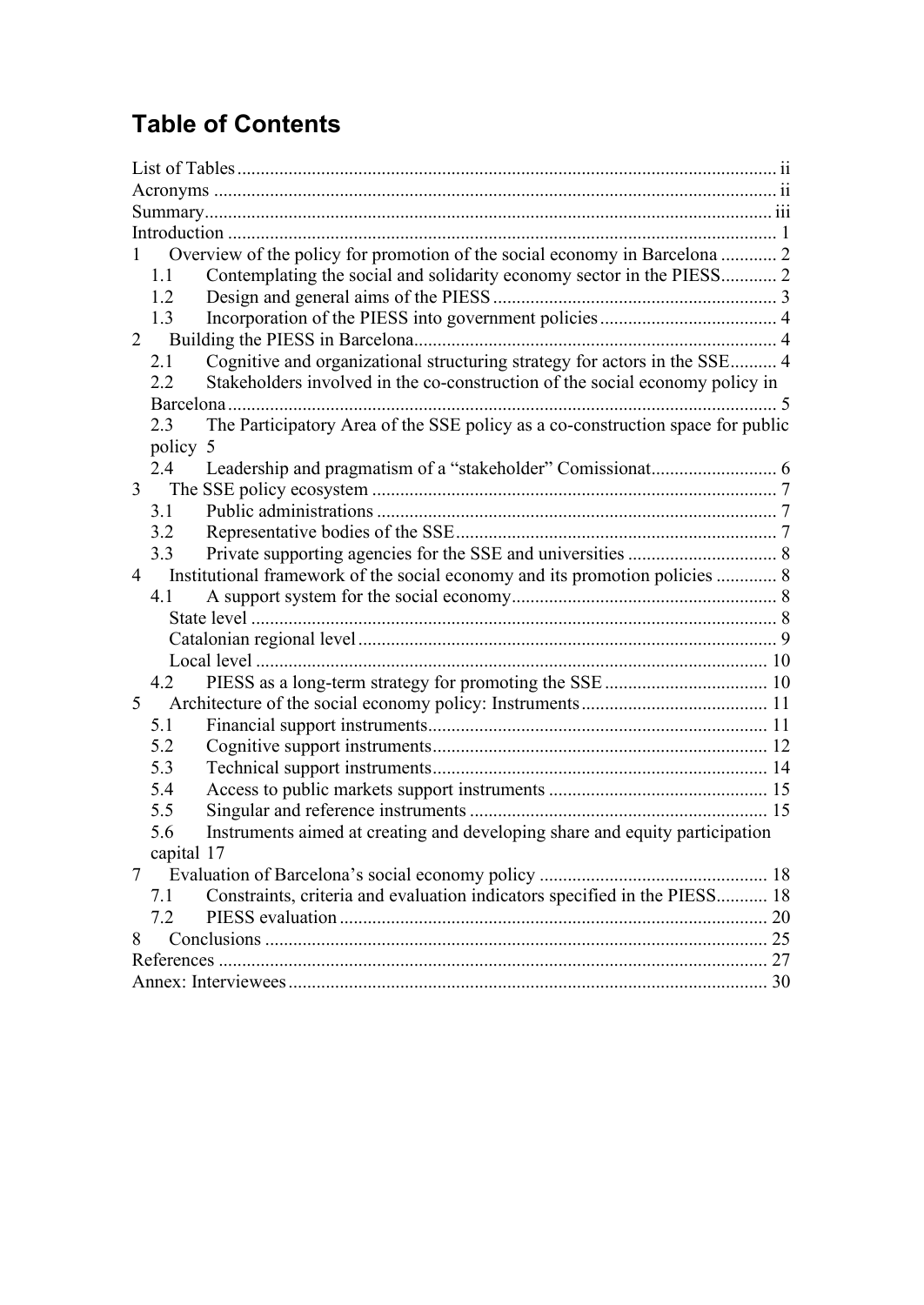# <span id="page-3-0"></span>**List of Tables**

| Table 1. Assessment indicators system of the Plan d'Impuls SSE Barcelona 19     |  |
|---------------------------------------------------------------------------------|--|
| Table 2. PIESS qualitative assessment by Barcelona City Council policymakers 23 |  |
|                                                                                 |  |

# <span id="page-3-1"></span>**Acronyms**

| <b>AESCAT</b>      | Social Economy Association of Catalonia (Asociación de Economía<br>Social de Cataluña)                                                                             |
|--------------------|--------------------------------------------------------------------------------------------------------------------------------------------------------------------|
| CCC                | Catalan Confederation of Cooperatives (Confederación de<br>Cooperativas de Cataluña)                                                                               |
| <b>CIRIEC</b>      | International Research Centre on Public, Social and Cooperative<br>Economy (Centro Internacional de Investigación sobre Economía<br>Pública, Social y Cooperativa) |
| <b>COMISSIONAT</b> | (Comisionado de Economía Social, Desarrollo Local y Política<br>Alimentaria)                                                                                       |
| <b>ECAS</b>        | Catalonian Social Action organizations (Federación de Entidades<br>Catalanas de Acción Social)                                                                     |
| <b>FCCUC</b>       | Federation of Consumer and User Cooperatives of Catalonia<br>(Federación de Cooperativas de Consumidores y Usuarios de Cataluña)                                   |
| <b>FCTC</b>        | Federation of Worker Cooperatives of Catalonia (Federación de<br>Cooperativas de Trabajo Asociado de Cataluña)                                                     |
| <b>FCVS</b>        | Catalonian Federation of Social Volunteering (Federación Catalana de<br>Voluntariado Social)                                                                       |
| <b>FECETC</b>      | Federation of Social Work Centres of Catalonia (Federación de<br>Centros Especiales de Empleo de Cataluña)                                                         |
| <b>FESC</b>        | Solidarity Economy Fair of Catalonia (Feria de Economia Solidaria de<br>Cataluña)                                                                                  |
| <b>IUDESCOOP</b>   | Research Institute for Social Economy of the University of Valencia<br>(Instituto Universitario de Investigación en Economía Social y<br>Cooperativa - UV)         |
| PA                 | Participatory area of SSE policy (Ambito Participado de la Política de<br>Economía Social y Solidaria)                                                             |
| <b>PAM</b>         | Municipal Action Plan of Barcelona City Council (Plan de Acción<br>Municipal de la Ciudad de Barcelona)                                                            |
| <b>PIESS</b>       | Plan to boost the social and solidarity in the City of Barcelona (Plan de<br>Impulso de la Economía Social y Solidaria de la Ciudad de Barcelona)                  |
| <b>SSE</b>         | Social and Solidarity Economy (Economía Social y Solidaria)                                                                                                        |
| <b>XES</b>         | Solidarity Economy Network (Red de Economia Solidaria)                                                                                                             |
| <b>XMSSE</b>       | Network of Municipalities for the Social and Solidarity Economy (Red<br>de Municipios por la Economía Social y Solidaria)                                          |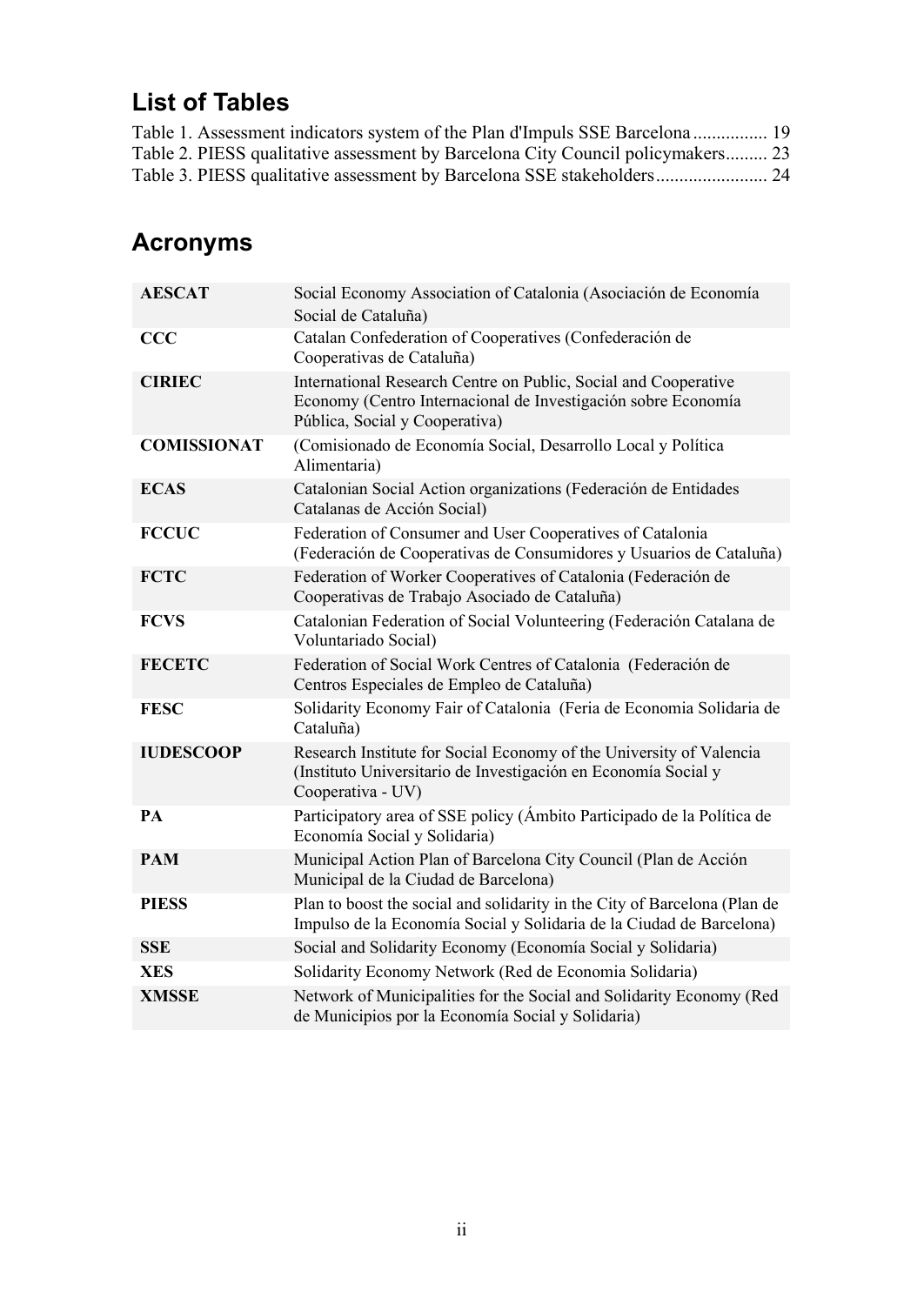# <span id="page-4-0"></span>**Summary**

Barcelona's Pla d'impuls de l'economia social I solidària (PIESS / Plan to Boost the Social and Solidarity Economy) represents a successful new breed of social economy policy. It exhibits specific features of this type of policy: it is transversal in nature, often engages in partnerships and adopts a transformative socio-political perspective. The policy also uses mainstreaming approaches, political innovation and the institutionalization of strategy to achieve its means, and additionally, it mobilizes the local government and its public promotional body, the Comissionat.

A significant characteristic of the PIESS is its Catalonian public administration which has for the first time promoted a cross-sectional policy initiative, in that, it holistically acts on SSE, not just part of it. That is, according to CIRIEC (2017), it promotes both social enterprise initiatives and social community ones. It also addresses both the market social economy and the non-market social economy, including economic activities such as ethical financing, fair trade, responsible consumption, the commons, and social currency. In fact, the new Catalan bill for SSE is compromised of the SSE market, which includes companies that operate in the market by selling goods and services, as well as non-market SSE, which obtain their resources from outside the market, for example through donations, property income and fees.

The public-community partnership approach of the PIESS has resulted in both the coconstruction and co-production of this policy, fully exhibiting characteristics of the social economy. The application of this public policy partnership approach relied on three elements. First, a space for participation and dialogue of its own, referred to as a *participatory area of SSE policy* (PA). Second, a public administration adapted to this partnership approach, along with appropriate intragovernmental and intergovernmental coordination. And third, a sector of SSE structured both on the cognitive plane (social imaginary and common identity) and on the organizational one (structures and spaces for inter-cooperation) which can be the administration's partners.

The socio-political perspective of the PIESS in relation to the SSE, which it conceives as a transforming vector and not palliative welfare, has required the government and SSE policy makers to have a systemic and comprehensive vision both of different spheres of public action and of the multiplicity of socio-economic activities that constitute "problems" and need to be addressed. The mainstreaming approach of this policy has sought, with modest results, to integrate this policy and the SSE into the other policies developed by the City Council and policies of other administrations, in order to break down silos.

The PIESS forms a complex political strategy, focused around two major general objectives, six lines of work, 24 specific objectives, 31 instruments and 124 actions. Many of these actions are public policy innovations. At the time of writing the PIESS had been implemented over a period of four years and, from an evaluative perspective, it has above all contributed to increasing public funding for the SSE, to increasing visibility and sensitivity towards the SSE both by citizens and the municipal administration, to providing a cognitive and organizational framework for the SSE, and to the establishment of a stable space for participation of the social economy in public policy.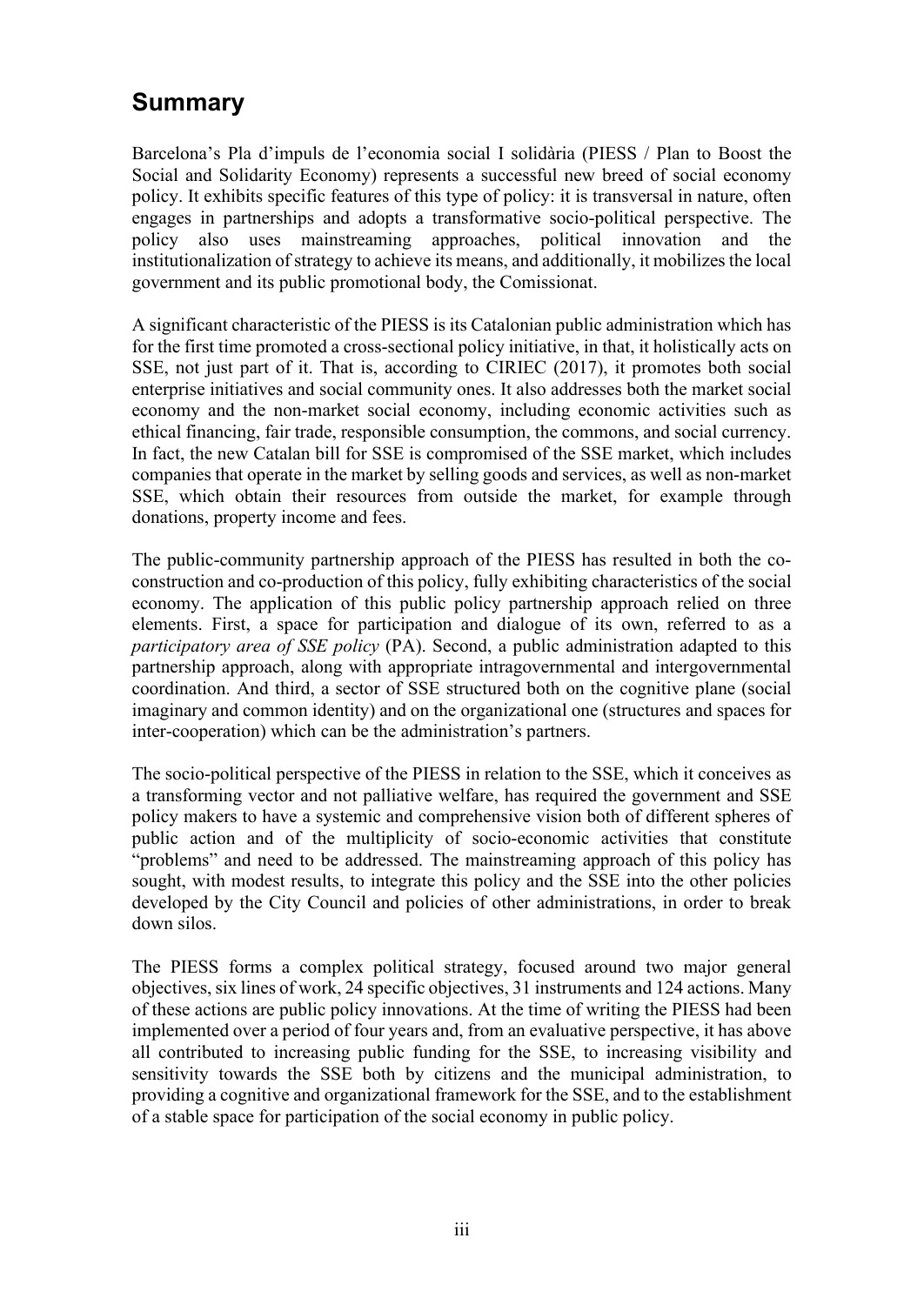# <span id="page-5-0"></span>**Introduction**

On 13 June 2015 the electoral coalition *Barcelona en Comú*, made up of several progressive parties won the Barcelona City Council local elections. Ada Colau, a social activist, was elected mayor. The election manifesto  $\frac{1}{1}$  $\frac{1}{1}$  $\frac{1}{1}$  of the winning political party contained multiple references to the Social and Solidarity Economy (SSE) which included cooperatives, common goods, participation and partnerships; it even included a specific section on 'Promoting the social and solidarity economy'. When applying this election manifesto, the new mayor chose an activist from the cooperative and solidarity economy movement to lead the City Action Plan in this sector and to create an inter-agency body, the Barcelona City Council "Cooperative and Social and Solidarity Economy Commission" (hereinafter *Comissionat*), to roll out this new policy.

This unprecedented public policy did not have, until then, any internally or externally recognised government structure in Barcelona City Council. Outside of the City Council, the agents of the SSE sector itself (cooperatives, third social sector and other bodies) were scarcely recognised as members of this sector. Internally the City Council lacked an administrative and regulatory apparatus geared to this new sector: developing and implementing public measures in this new sphere was a challenge for the city bureaucracy, given its existing policy instruments, expertise and institutionalised participatory forums.

The Plan to Boost the Social and Solidarity Economy, *Pla d'impuls de l'economia social I solidària (2016-2019)*, hereinafter PIESS, [2](#page-5-2) lacked precedents which could act as referents and was marked by its innovative approach in comparison with existing public policies and mechanisms. This new policy had two key elements: the first, the decisive political will of the City Council to implement an SSE policy, and the second, a substantial increase in budget allocation (around 800% between 2014 and 2016).

This policy, besides creating a new public policy space, constituted a socio-political innovation on several planes such as the approach to holistically incorporate the SSE sector, the political concept behind the policy, the basis of transformative cultural and socio-economic objectives, the way it constructs and produces policies, based on cooperative public-community consensus, the activation of new instruments to promote the social market and unique pilot proposals and finally the inclusivity and centrality of this policy in mainstream local politics.

This document is aimed at studying this public policy for promoting the SSE at local level from a dual analytical and prescriptive perspective. From the analytical perspective, it aims to identify, firstly, the basic features of the construction process of this policy, such as the vision of this socio-economic sector envisaged by its policymakers, the theoretical concept of the policy, the planning and process method, the actors involved in the ecosystem and the institutional framework of reference, and secondly, the architecture of

<span id="page-5-1"></span><sup>1</sup> Barcelona en Comu (2015): *Programa electoral de Barcelona en Comu elecciones municipales 201*5, [https://barcelonaencomu.cat/sites/default/files/programaencomun\\_cast.pdf](https://barcelonaencomu.cat/sites/default/files/programaencomun_cast.pdf)

<span id="page-5-2"></span><sup>2</sup> Ajuntament de Barcelona (2016): *Pla d'impuls de l'economia social i solidària (2016-2019)*, Ajuntament de Barcelona, Barcelona https://ajuntament.barcelona.cat/economia-socialsolidaria/sites/default/files/Pla%20d%27Impuls%20ESS.pdf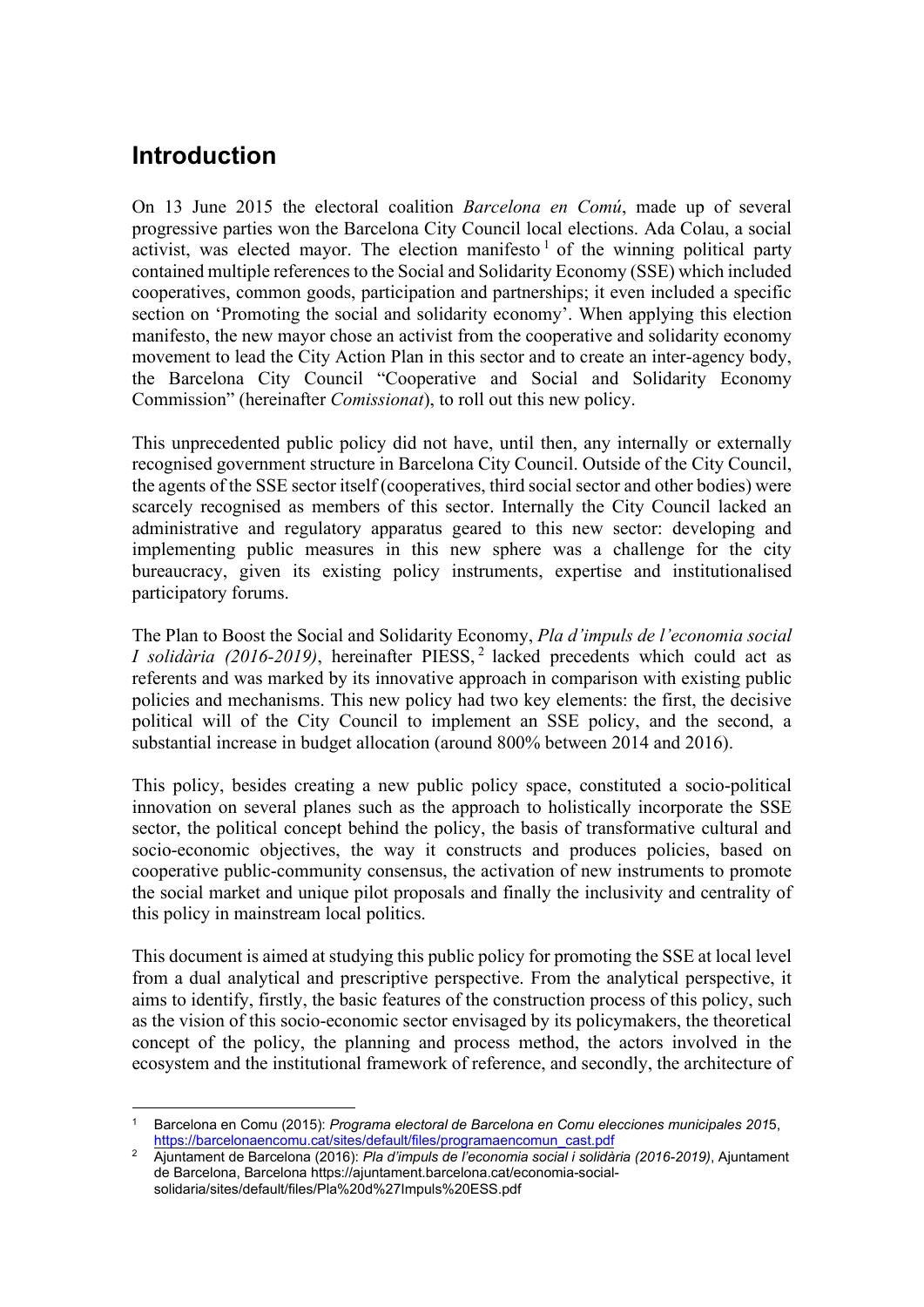the policy, by distinguishing the different action lines and instruments articulated following an established typology. From a prescriptive perspective, in assessing this policy and the obstacles and problems identified, this paper aims to learn lessons from this policy which can act as referents for subsequent policies in other territories.

In the drafting of this study, official documents, publications linked directly to this case study have been examined, interviews of privileged witnesses and two focus groups have been set up, one comprising Barcelona City Council members and the other members of Catalonian representative bodies of the social and solidarity economy. The period analysed was 2016-19.

# <span id="page-6-0"></span>**1 Overview of the policy for promotion of the social economy in Barcelona**

### <span id="page-6-1"></span>*1.1 Contemplating the social and solidarity economy sector in the PIESS*

When defining the scope for action of the policy for the promotion of the social economy of the city of Barcelona (PIESS), in a broad sense, both the kind of legal entity and the activity contemplated were opted for. The vision of the social and solidarity economy was adopted, which integrates the two concepts, the social economy on the one hand and the solidarity economy on the other (see CIRIEC, 2017). With the inclusion of the latter, the importance of a social transformative dimension of this socio-economic sector was made explicit alongside the importance of economic activities external to the market.

Regarding the bodies and legal entities to be acted upon, socio-economic initiatives of the third social sector, cooperatives, mutual societies, worker-owned enterprises, work integration social enterprises, special employment centres, community economies (community allotments, childcare groups, time banks…) and the collaborative sharing economy have been considered<sup>[3](#page-6-2)</sup>. Regarding the activity sector, economic activity not limited exclusively to the logic of product and service availability in the conventional market has also been considered and even broadened to products and services distributed externally to the marketplace, such as those offered by community economies of the commons collaborative economy.

Application of this broad view enabled political action to be addressed to a quantitatively larger population; an aspect which was significant for better internal consideration in local government. In this regard, the risk that some sectors of the SSE would consider themselves excluded, were minimised. Similarly, it was deemed that this approach

<span id="page-6-2"></span><sup>3</sup> The study commissioned by the Comissionat in 2016 *L'economia social i solidària a Barcelona*, identified 4,718 initiatives belonging to the Barcelona social and solidarity economy, including 2,400 third social sector bodies (mainly associations), 1,197 worker-owned enterprises, 861 cooperatives and 260 community economy initiatives. The whole sector provides employment to more than 53,000 people and involves more than 100,000 volunteers, more than 500,000 consumer members and 113, 000 friendly society members.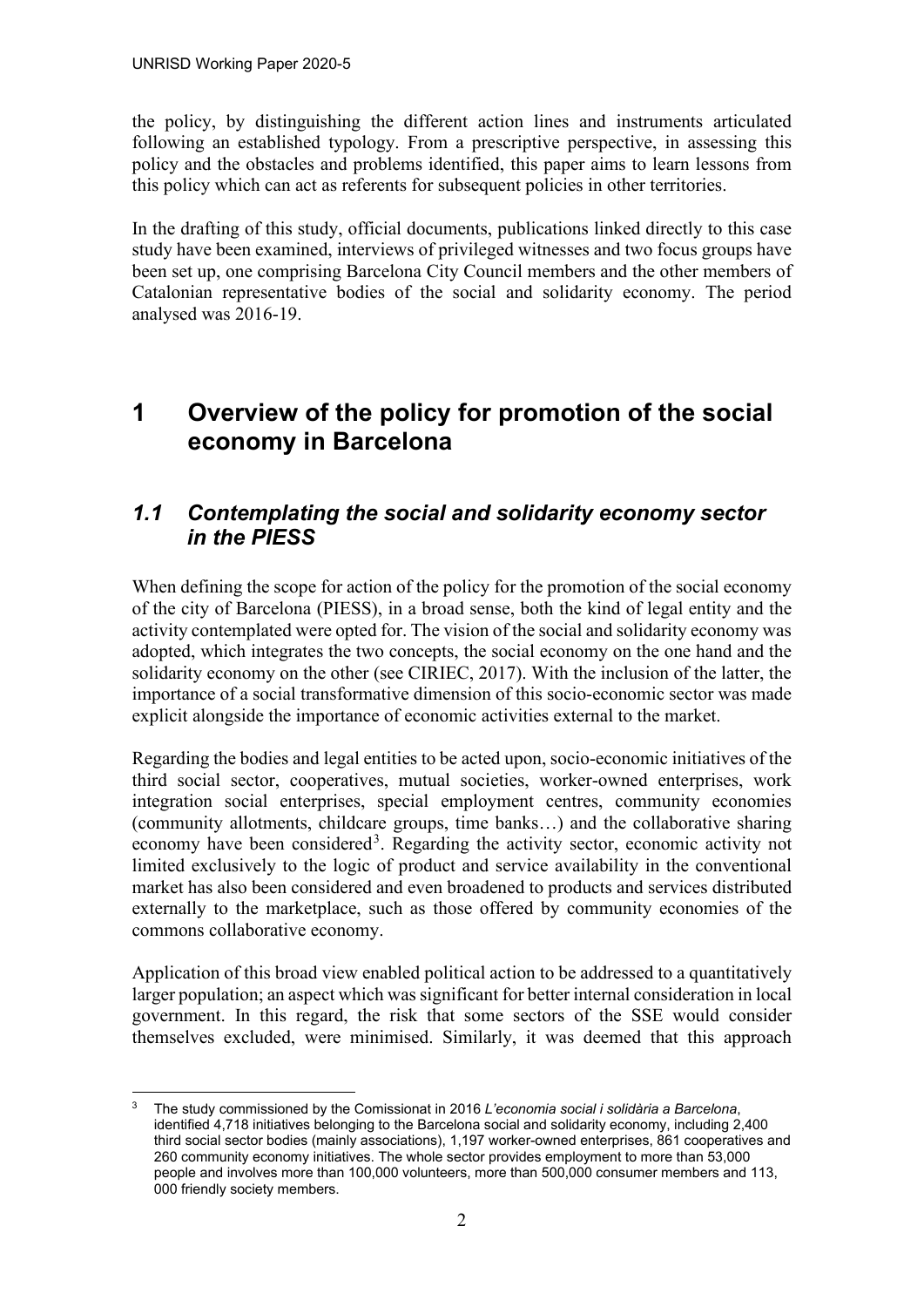allowed reductionist views of the SSE inclined to see it as a merely complementary, palliative and welfare conception to be contested.

This scope-defining criterion enabled some disadvantages and challenges to be handled. The most important were: (1) those concerning the organizational dispersal of the SSE sector as a whole, an aspect which diversified and made dialogue much more complex; (2) the lack of structure and general lack of organization of community economy practices; (3) conceptual discrepancies within and between the various sectors of the SSE in relation to defining activities as belonging to the SSE or not, i.e. if they were deemed a sub-sector of the private market economy or a specific sector; and (4) the strategic discrepancies within and between the various dimensions of the SSE, significantly those referring to an explicitly social transformative strategy and one committed to the development of the social market.

# <span id="page-7-0"></span>*1.2 Design and general aims of the PIESS*

Consistent with what was set out in the election manifesto of the new City Council, the design of the SSE policy to be implemented exceeded the previously prevailing reductionist, complementary and welfare design of the role of the social economy, to take on a proactive and transformative design. In the new policy, the SSE was to constitute one of the main focuses of socio-economic and cultural change in the city, contributing to the development of the democratic quality of political action, to the inclusion of social policies, economic policies and to cultural change in respect to the City Council's vision of the public space. Accordingly, this new policy had to be included in the entire economic policy of the city, it had to promote social participation and that of the agents of the SSE in the joint diagnosis, joint construction, joint production and joint assessment of the policies, as well as promoting emerging functional initiatives with this sociopolitical vision.

The construction of this policy-design of this was based on group reflection at the heart of social and cooperative movements and on reference documents such as the "Barcelona SSE" Report, the "Barcelona Transformative Economies", "14 measures to foster the social and solidarity economy at the local level" of the Solidarity Economy Network of Catalonia (XES), "Transforming territories from a solidarity economy: 30 proposals for local elections on 24 May 2015" of the Alternative and Solidarity Economy Networks, "Measures for promoting the Federation of Worker Cooperatives of Catalonia", "Measures for promoting the Confederation of Cooperatives of Catalonia", "Conclusions of the International SSE-Zaragoza Meeting", "*Cahier d'esperances-París*" and the "Montreal Declaration 2016" of the Global Social Economy Forum.

Within the aforementioned conceptual framework, the promotional policy of the SSE raised two major general objectives: *impetus and reinforcement*, described in the PIESS itself. The aim of the SSE Impetus objective brings together awareness-raising and dissemination of the SSE to normalise the sector, to establish affinities, sympathies and greater social receptiveness and to promote the creation of new initiatives and the transformation of businesses into SSE bodies or an approximation to them. The aim for reinforcement includes measures to ratchet up SSE initiatives and their organizational and economic structure.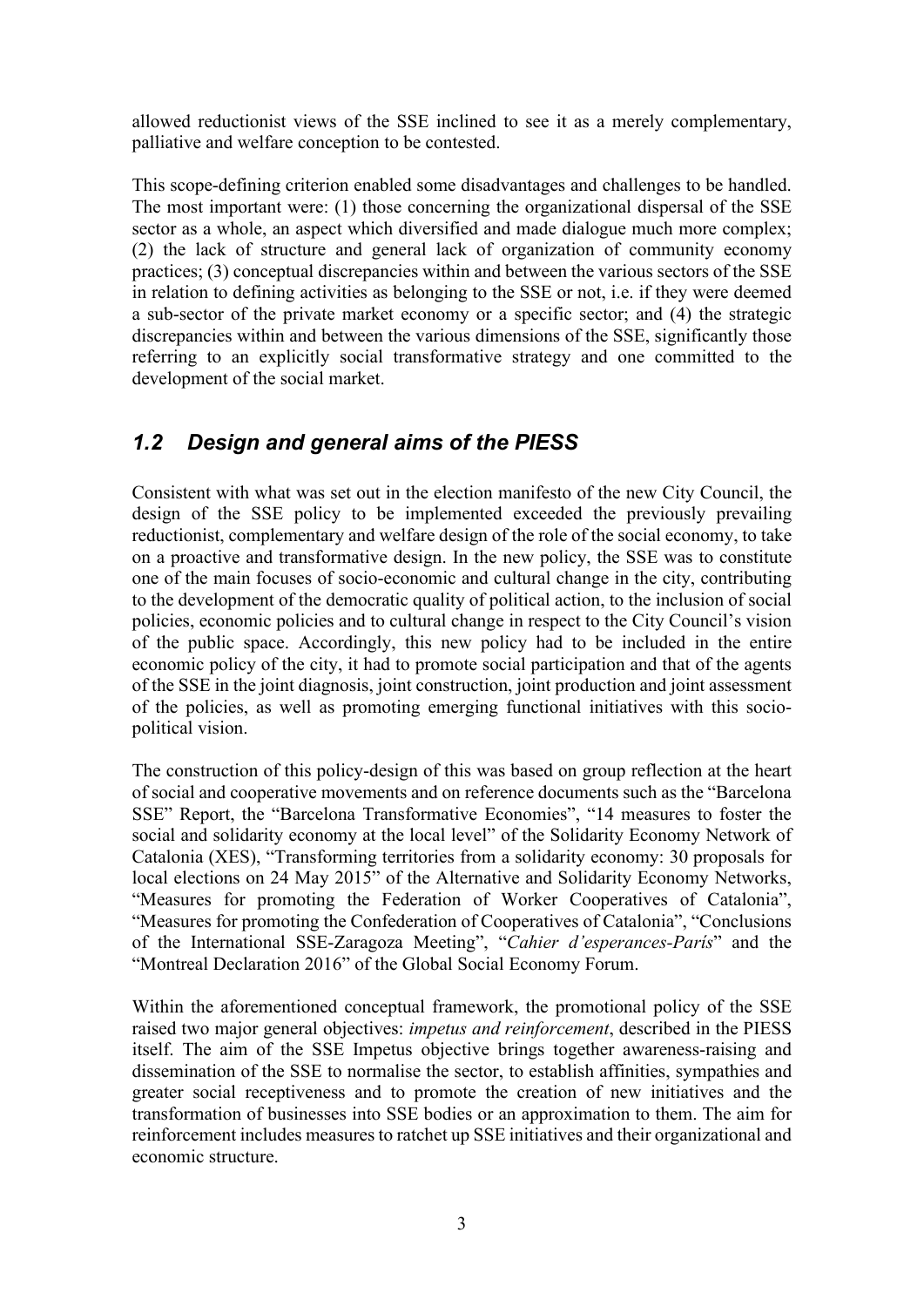### <span id="page-8-0"></span>*1.3 Incorporation of the PIESS into government policies*

From the outset, SSE was incorporated as a sector for the development of the City Council's economic policy and was not conceived as a complementary sector to the conventional economy*.*

In the existing economic policy, the SSE was understood as a means to boost a plural transformative economy. The plural transformative economy was based on the development of policies linked to integral sustainability (individual, social and environmental). Besides the SSE, it incorporated proposals for SMEs (an intensification of corporate social responsibility<sup>[4](#page-8-3)</sup>) and for the City Council itself (responsible public procurement and municipalization of services).

# <span id="page-8-1"></span>**2 Building the PIESS in Barcelona**

### <span id="page-8-2"></span>*2.1 Cognitive and organizational structuring strategy for actors in the SSE*

The building of a public policy space requires that it be defined and recognised, both by the public authorities and recognised by the actors themselves. Before 2015, the main characteristic of the SSE sector was its fragmentation into large 'families' (cooperatives, mutual societies, third social sector, etc.). These families lacked a common and integrating vision and had little communication among themselves.

The creation of terminology and a social imaginary specific to the SSE was considered fundamental. The participative process implemented by the PIESS made a positive contribution in this respect. The participation took the form of a multiplication of meetings and meeting spaces for people and entities involved and interested in the SSE. Drafting and dissemination by the Commission during the first stage of the PIESS of a generic document (the Barcelona SSE diagnosis) served as a pedagogical and structuring function in the sense of visualizing the popular consciousness, whilst a proactive document, the plan, constituted the central focus for guiding participation.

Within the framework of the participatory process, a huge volume of information about the SSE was flowing, a *language with specific terms* (e.g. community-public, etc...) was created, and discourse which adopted a shared vision throughout the whole sector were evolving. The building of this *common popular consciousness and of its own distinguishing marks* ended up cognitively structuring the SSE sector.

<span id="page-8-3"></span>The first tenure of the Mayor's Office responsible for economic policy and the management of the economic presidency held meetings with the major employer organizations of SMEs in Catalonia (PIMEC) to share the importance of CSR implementation with them as an instrument for increasing competitivity/improving performance and facilitating access to tendering which has gradually incorporated criteria for responsible public procurement. In parallel, the programme Responsible Businesses has been promoted via *Barcelona Activa,* in order to promote and facilitate the inclusion of Social Responsibility in the business strategy of participating enterprises, based on an action plan which will include this vision in all areas of an enterprise. This initiative has the support of the European Regional Development Fund.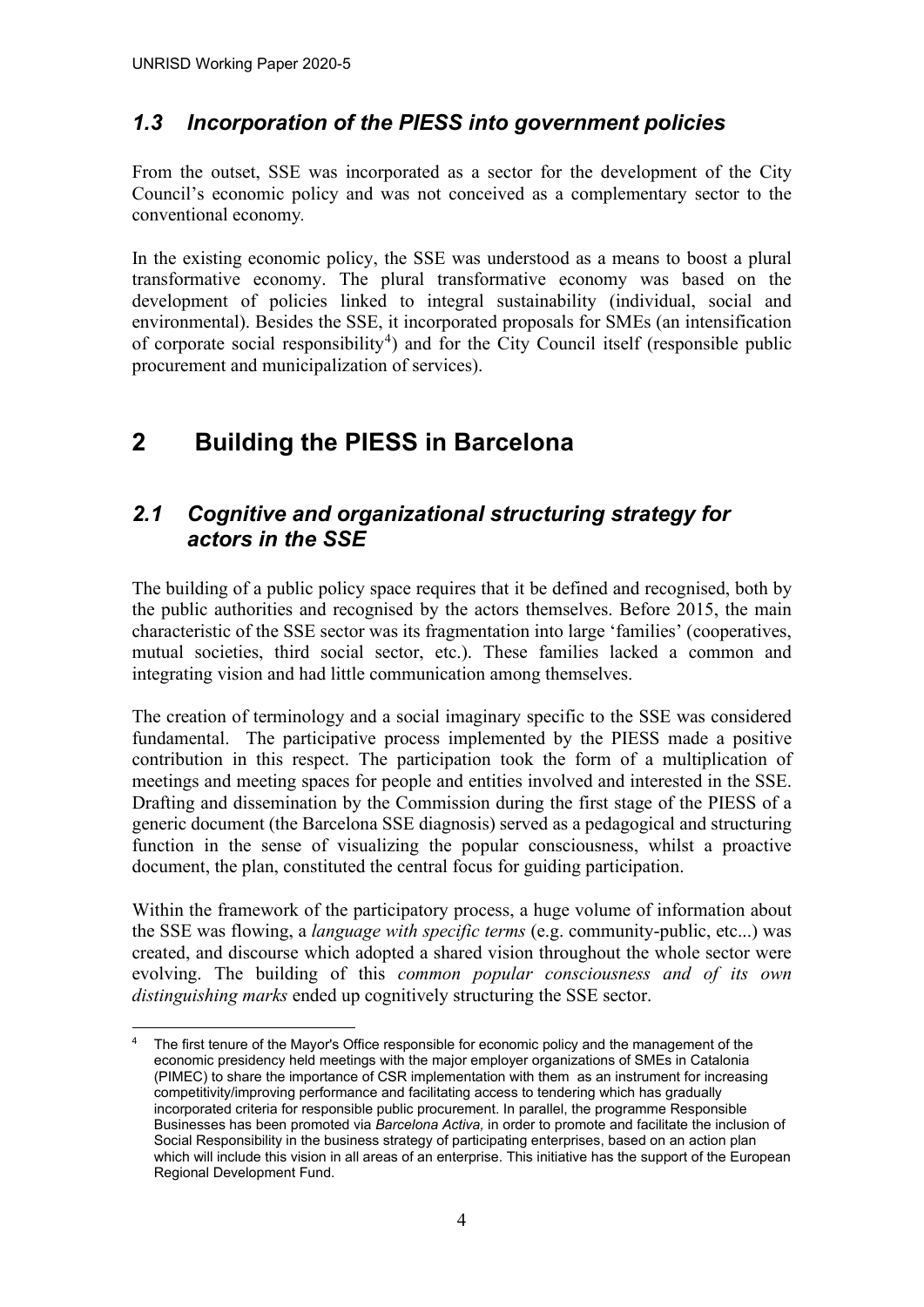On the other hand, the continuous practice of meetings and social participation, as well as the permanence of forums for discussion and gatherings contributed to the organizational structure of the SSE sector.

Four years down the road from the adoption of the PIESS, it now has its *distinguishing marks*, its acronym (SSE recognised and felt as its own), common organizational structures (the AESCAT) and joint unifying projects such as the draft legislation on the social and solidarity economy, participatory forums which make up the shared sector of the SSE policy - and the studies on the "Estrategia ciutat pel foment i l'enfortiment de l'SSE horitzó 2030" [City strategy for the promotion and reinforcement of the 2030 SSE horizon]. One of the most important qualitative outcomes of the PIESS has been precisely this, the cognitive and organizational structuring of the SSE, which has contributed to shaping this sector of public policy.

### <span id="page-9-0"></span>*2.2 Stakeholders involved in the co-construction of the social economy policy in Barcelona*

The approach of the SSE policy rolled out has been deliberately conceived as participatory. The stakeholders involved in the partner process of construction of the policy come from four areas: (1) from the *Social and solidarity economy sector*. On the one hand, from representative bodies of social and business initiatives: Confederation of Cooperatives of Catalonia, Federation of Worker Cooperatives of Catalonia, Federation of Mutual Societies of Catalonia, Solidarity Economy Network of Catalonia and Third Social Sector Committee among others. On the other hand, from the grass-roots organizations themselves linked to earlier representative organizations (in which 143 persons participated); (2) from *the commons collaborative economy sector*, with the participation of *BarCola* and the Collaborative Node of the commons collaborative economy; (3) from *Citizen engagement*, channelled through the Municipal Action Plan, which contributed towards more than 300 proposals, and a series of talks in which more than 400 persons took part; (4) from *City Council Areas*, such as Employment, Economy and Strategic Planning, Business, Culture and Innovation, Social Rights, Citizens' Rights, Participation and Transparency, Environment, Mobility and Urban Planning.

### <span id="page-9-1"></span>*2.3 The Participatory Area of the SSE policy as a coconstruction space for public policy*

One innovation in public policy which the PIESS is going to develop is the *Participatory Area of the SSE policy (PA).* It is a forum for discussion and co-construction between the SSE stakeholders and those responsible for public administration. It is, in fact, an informal consultative and joint decision-making body on matters of public policy on the social and solidarity economy, in the absence of a formal body.

To contextualise, this Participatory Area was the testing ground for studies and numerous meetings held previously by SSE organizations such as the XES – Solidarity Economy Network of Catalonia and the FCTC – Federation of Worker Cooperatives of Catalonia,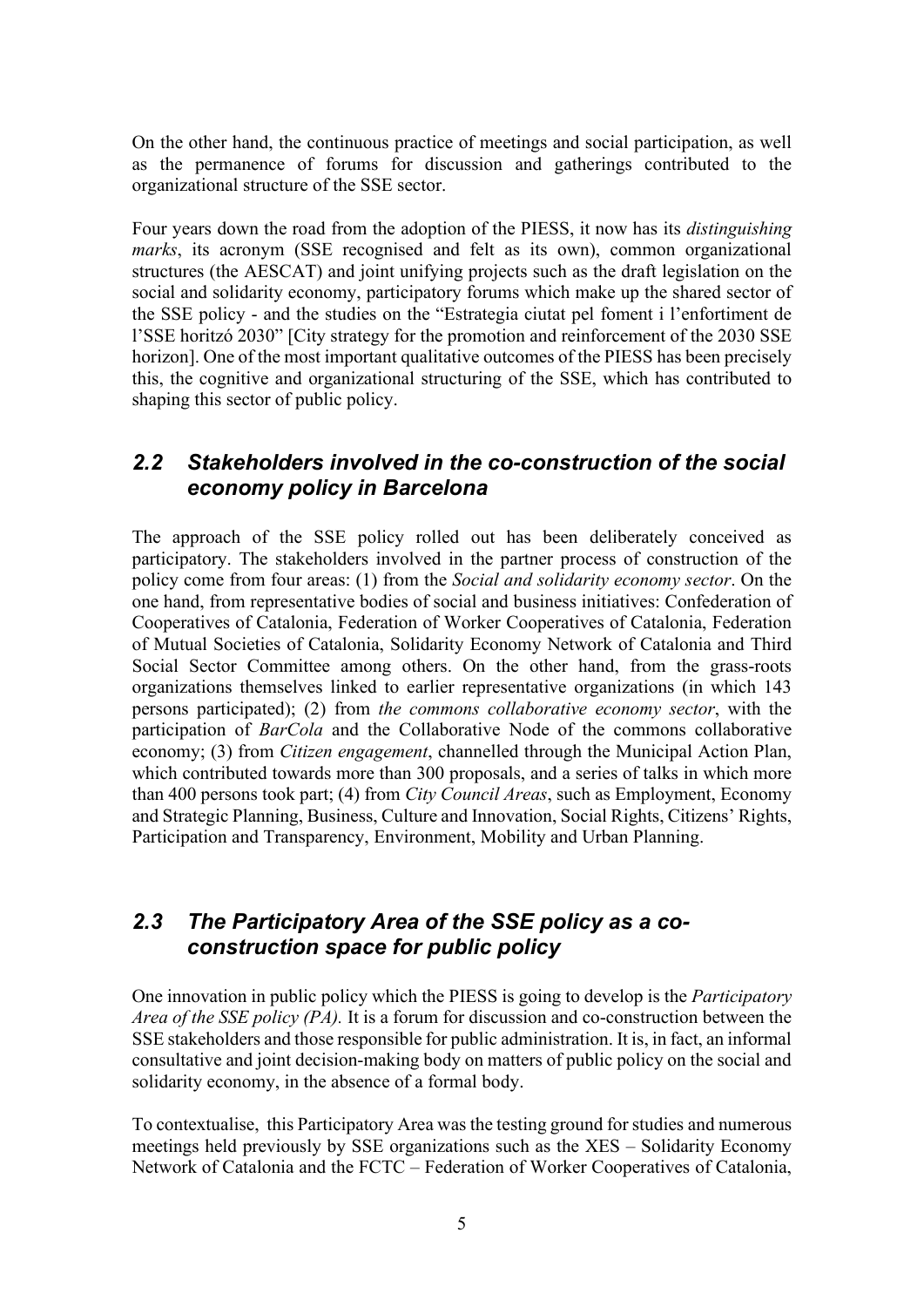as well as thematic meetings within the framework of the PAM – Municipal Action Plan – of Barcelona City Council. This participatory study was the social and cultural spawning ground of the SSE and policy in this sector.

The development of this emerging Participatory Area is undertaken with the impetus division of the Commission. In order to implement the SSE-public partner policy approach, the Comissionat carried out prolific participatory activity (more than 300 meetings in two years): firstly, bilateral meetings with each and every representative agency of the different SSE organizations and enterprise types; secondly, bilateral meetings with the various city groups; thirdly, with civil society in general, within the framework of said PAM meetings and also of the series of talks and conferences, which saw involvement from more than 400 persons; and lastly, experts, mostly in relation to public policy, who contributed to improving the proposals of the PIESS were also involved. These opportunities for bilateral dialogue have evolved over time into multilateral ones and become more regular, shaping the PA.

The importance of this PA goes beyond the mere production of an impetus programme or strategy for the sector with public policy measures, setting out the interests of the various agents of the SSE sector. This PA, as outlined in the previous section, has contributed to structuring the SSE itself in terms of its cognitive functions and its organization.

The existing institutional participation bodies, such as the Social Economy Committee, in the sector of *Barcelona Activa*, revealed its shortcomings and inadequacies, both in the sphere of dialogue and in the functionality of the methodological and conceptual proposal underlying the SSE in the PIESS. A transition process of the Committee was activated for it to be included in the new Participatory Area.

Similarly, during this period (2016-2019), participation was limited to the Barcelona SSE internal stakeholders, tasked with structuring the SSE sector. It was not yet deemed appropriate to include other social stakeholders in the process such as trade unions and other social organizations.

### <span id="page-10-0"></span>*2.4 Leadership and pragmatism of a "stakeholder"* **Comissionat**

The type of leadership and pragmatism of this social economy policy have also been decisive elements for its success.

The *Comissionat* for the Cooperative, Social and Solidarity Economy of Barcelona City Council has been established as a driving force and catalyst for the social economy policy. The City Council chose an SSE activist to lead this newly created policy, a person external to the public administration apparatus and political parties. This element aims to facilitate participation of the SSE in the drafting of the SSE policy and internalization of the sector inside the government fabric (Chaves, 2008). The activist and selected team possess the abilities required to energise and catalyse this policy: personal capacity, open to dialogue, and are knowledgeable on the SSE. They are provided with a team and human resources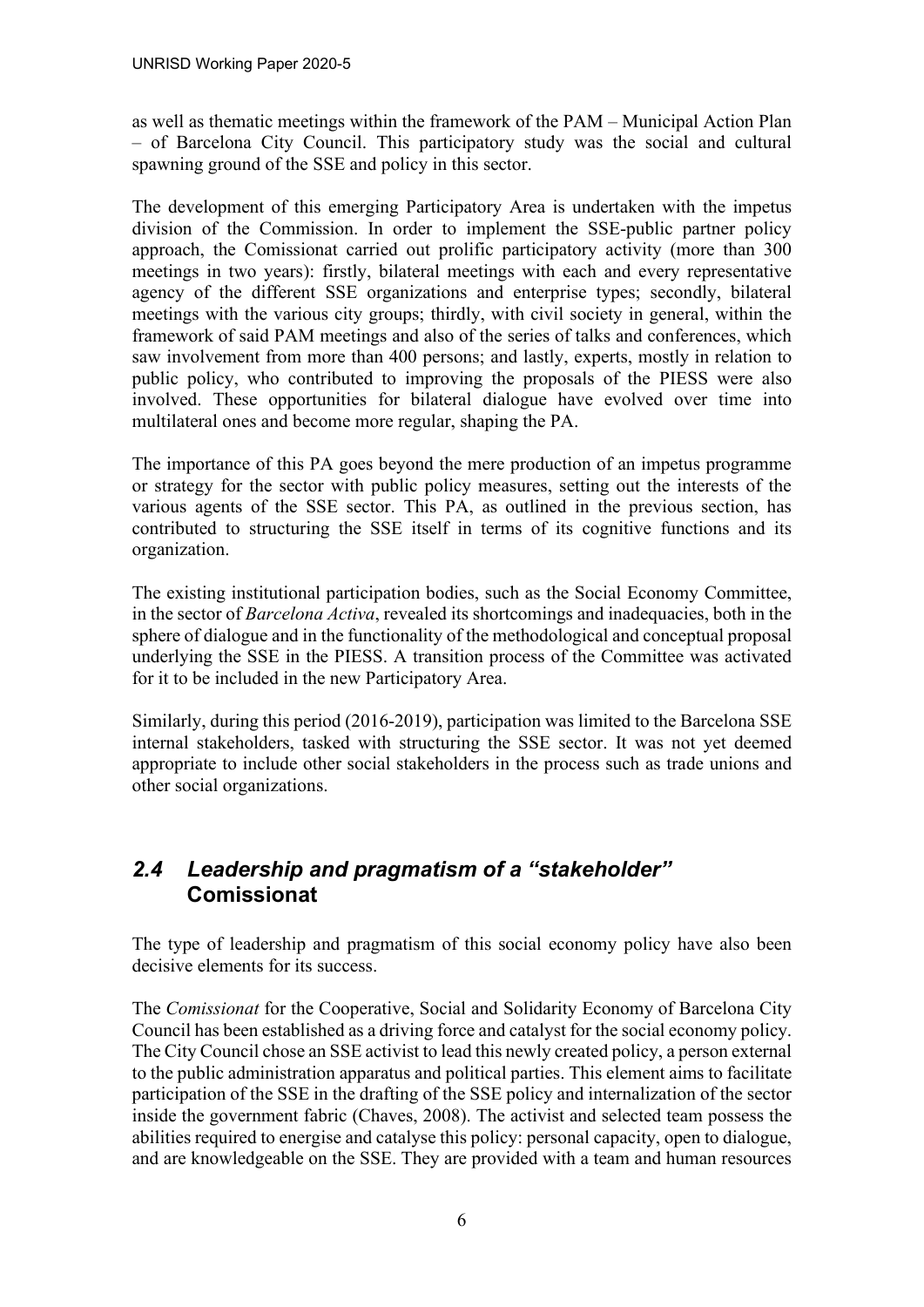on, in the City Council on the one hand and the *Barcelona Activa* city entity, devoted to employment and local development on the other hand.

With a pragmatic vision and to maximize efficiency, the choice is made to start by working on a working document. This document would then integrate the contributions and interests of the SSE actors. It would also incorporate contributions from other actors. Another general document offered an overall vision of this SSE sector, the diagnosis of the Barcelona SSE, drafted by outside experts. Similarly, the time schedule for the participatory drafting of the PIESS will not last long (approximately six months), at the risk of reducing efficiency and wasting valuable time.

# <span id="page-11-0"></span>**3 The SSE policy ecosystem**

The ecosystem of the SSE in Barcelona has a wide range of public and private enterprises for the support and promotion of economic and political development. There are, on the one hand, regional and local public administrations, and on the other, private bodies such as the representative organizations of the SSE, foundations, and others.

# <span id="page-11-1"></span>*3.1 Public administrations*

At the regional level, in compliance with a statutory mandate since the eighties by subsidising various lines of action, the *Generalitat de Catalunya*, the Catalonian Regional Government, has supported and promoted cooperatives and in general the social economy. In the period between 2016 and 2019, the main actions financed are the projects Aracoop, the Cooperative Athenaeums and other singular projects.

At the supra-municipal level, the Barcelona County Council has a Technical Strategy Office for Economic Development (OTEDE) which conducts studies and meetings of interest to the SSE. A Network of Municipalities of the SSE (XMSSE) also exists as a discussion forum and for intermunicipal relations in this sector.

At the local level, Barcelona City Council has a Comissionat for the Cooperative, Social and Solidarity Economy plus the organization *Barcelona Activa*, which have rolled out the Impetus Plan of the Social and Solidarity Economy.

# <span id="page-11-2"></span>*3.2 Representative bodies of the SSE*

The representative bodies of the various families of the Catalonian SSE have their headquarters in the city of Barcelona. These organizations not only carry out representative functions and political activities, but also frequently provide services to companies and member organizations. The representative bodies are the Catalonian Confederation of Cooperatives, the Federation of Worker Cooperatives of Catalonia, the Federation of Consumer and User Cooperatives of Catalonia, the Federation of Housing Cooperatives of Catalonia, the Federation of Mutual Societies of Catalonia, the Solidarity Economy Network, Third Social Sector Committee, the Business Confederation of the Third Social Sector, Federation of Intellectual Disability Organizations of Catalonia, the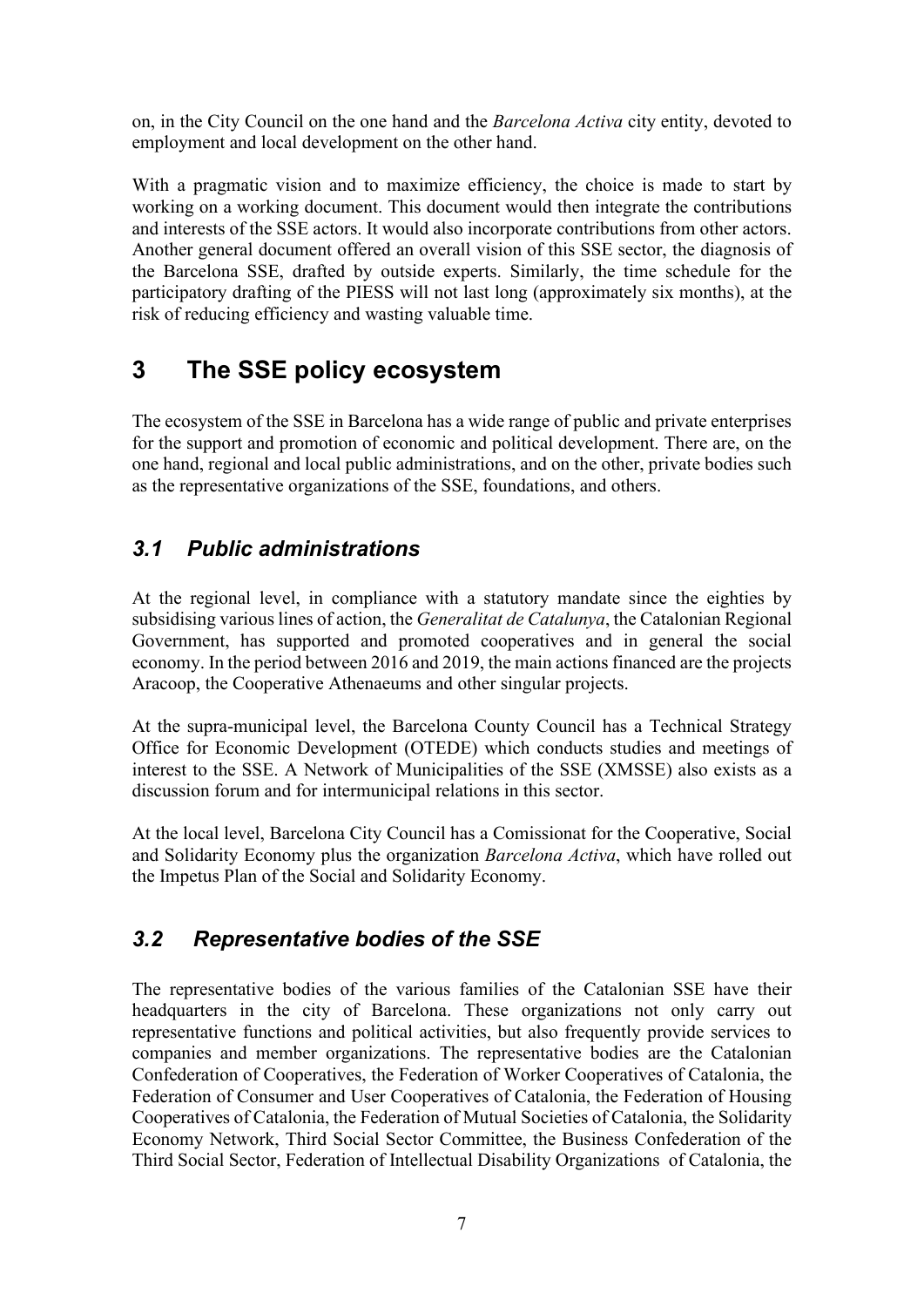Federation of Work Integration Agencies in Catalonia and the Association for the Social Economy of Catalonia.

### <span id="page-12-0"></span>*3.3 Private supporting agencies for the SSE and universities*

The Barcelona SSE has the support of several private bodies such as: (1) the *foundations* Roca i Galés and Espriu, specializing in the dissemination and publication of studies and the organizations of events and workshops on cooperativism and the SSE; (2) *business cooperative groups* such as The Latin American Campaign for the Right to Education (Clade), TEB, Ecos, Gedi, Plegats, Entrem-hi and Uni.Co, whose main aims are to share services and facilities and to develop collaborative projects among the member cooperatives that facilitate their economic development and consolidation; (3) *large organizations*, such as Suara, Abacus and SCIAS (Health Facility Cooperative Society), which provide their services and facilities to the SSE of the city; (4) *public universities* also support the SSE in Barcelona, such as the University of Barcelona, the Autonomous University of Barcelona and Mataró Polytechnic, and *private* ones, such as ESADE and Pere Tarrés, offering specialised education, including postgraduate university education, undertake research and dissemination of information on cooperativism, the third sector and the SSE in general.

# <span id="page-12-1"></span>**4 Institutional framework of the social economy and its promotion policies**

The legal-institutional framework of the social economy and its promotion policies in Catalonia is highly complex, similar to other Spanish regions. Despite the growing importance and interest in European institutions on the social economy (CIRIEC, 2013, 2017, 2019), in practice, almost all the institutional network which has an impact on the Barcelona's SSE is in state hands and at the Catalonian regional level.

### <span id="page-12-2"></span>*4.1 A support system for the social economy*

#### <span id="page-12-3"></span>*State level*

The Spanish Constitution of 1978 has several articles which make reference to the social economy sector and its promotion. The most pertinent section is 129.2, which establishes that "The public authorities shall efficiently promote the various forms of participation in enterprises and shall encourage cooperative societies by means of appropriate legislation. They shall also establish means to facilitate access by workers to ownership of the means of production".

Within this framework in 2011, Law 5/2011 for social economy was passed. In it, the social economy sector is regulated, which includes cooperatives, mutual societies, associations with economic activity, special employment centres, worker-owned enterprises, among other legal forms. It is a sector which is very similar to the one defined by the PIESS (see Section 2.1.), however the PIESS also comprises community and commons collaborative economies. This Law includes several sections about a promotion policy for this sector which, however, were not implemented due to the political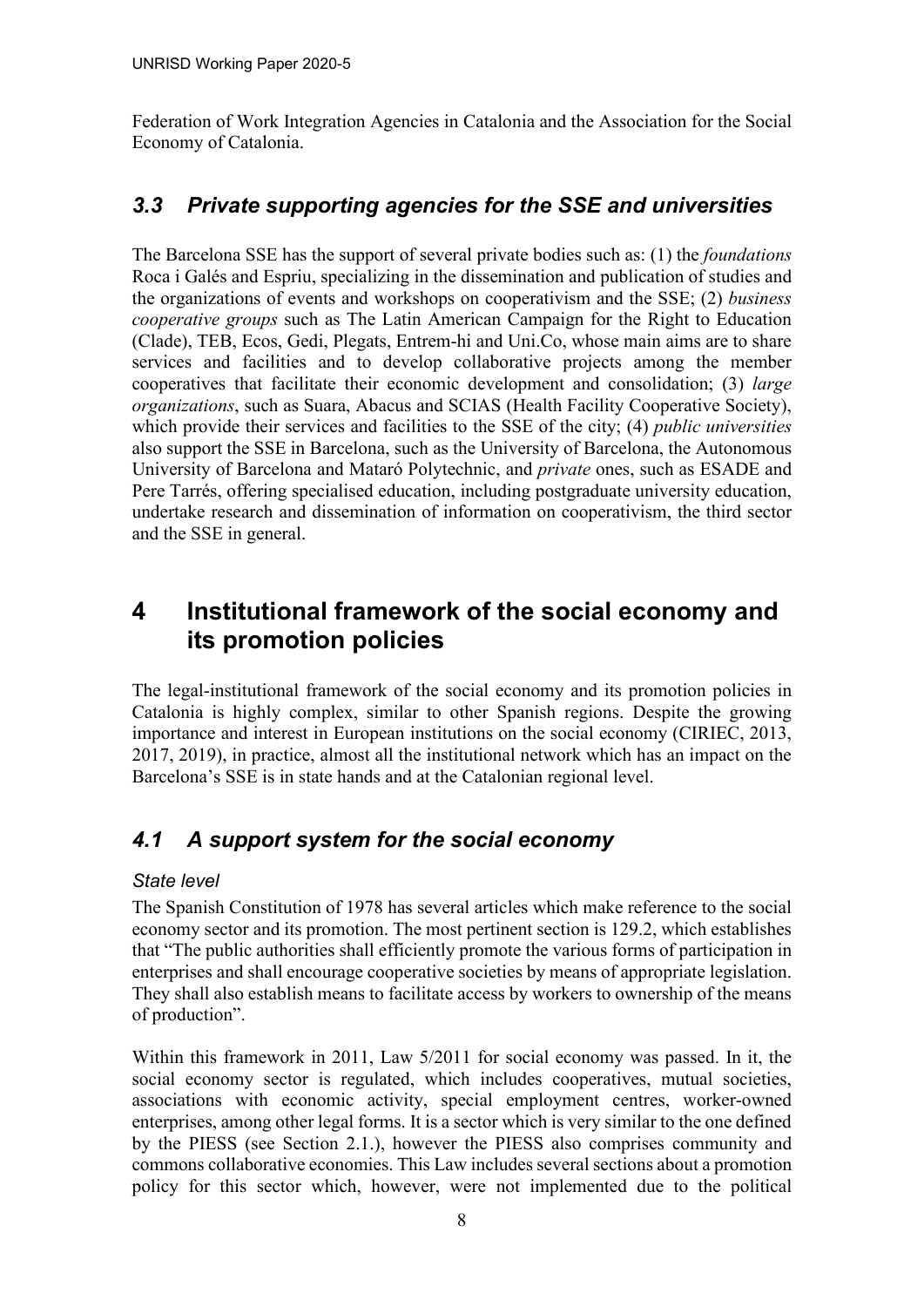prioritization of applying austerity policies (Chaves and Savall, 2013). In 2015 two important regulations were passed at state level. Firstly, Law 31/2015, modifying previous Law 5/2011 and the adoption of new measures to promote and foster the Social Economy, amongst which worth highlighting are the declaration of organizations which provide Services of General Economic Interest, Special Employment Centres and Work Integration Social Enterprises, in the sector of public service procurement. These regulations were to be the main precedent to Law 9/2017 of 8 November for public sector contracts, of limited validity for the period of the development of the Impetus Plan for the Barcelona SSE being analysed here (2016-2019). The second regulatory package affects the third social sector, they are Law 43/2015 pursuant to the third sector for social action and Royal Decree 536/2013, governing the distribution of funds arising from 0.7% of income tax aimed at activities of social interest.

The state regulates some specific forms of social economy enterprises, such as workerowned enterprises, social-initiative special employment centres and work integration social enterprises. All of these regulations include precepts of public promotion policies. Worker-owned enterprises and shared capital companies in which the workers are the majority shareholders, have existed in Spain since the late seventies. After two legal changes, they are currently governed by Law 44/2015, of 14 October, pursuant to Workerowned Enterprises and Joint Stock Companies. The *Special Employment Centres of the social initiative are organizations aimed at socio-occupational integration of disabled persons.* Royal Legislative Decree 1/2013, modifying the regulation of the rights of disabled persons and their social inclusion, sets out in Sec. *43.4. this legal concept, conceiving it as organizations promoted and with a shareholding of more than 50 per cent, directly or indirectly, by one or various entities, whether public or private, non profit and whose social nature is recognized in its Articles of Association, whether they are associations, foundations, public law corporations, social cooperatives or other organisations pertaining to the social economy". Finally, work integration social enterprises, aimed at socio-occupational integration for vulnerable groups excluded from the labour market, are governed by* Law 44/2007, pursuant to the regulation of work integration social enterprises.

#### <span id="page-13-0"></span>*Catalonian regional level*

Catalonia also has a regional constitution, the 2006 Statute of Autonomy. This also contains several sections explicitly governing the social economy sector and urging public authorities (at all levels) to promote it. In Sec.45.5 the Statute sets out an explicit mandate for promoting the social economy: "The Government should encourage the development of business and entrepreneurship taking into account corporate social responsibility, free enterprise and competition conditions, and shall protect in particular the productive economy and the activity of self-employed entrepreneurs, and of small and medium enterprises. The Generalitat must foster the action of cooperatives and labour firms and must stimulate the social economy initiatives". Likewise, Sec. 124.2 sets out that it is not the state government but the regional government which is competent in this sector: "The Generalitat has exclusive competence in the development and management of the social economy sector".

Other sections of the Statute govern the internal groups of the social economy, such as cooperatives, the third social sector and mutual societies, promote the involvement of these *organizations* in the drafting, application and evaluation of public policies and also set out an explicit mandate for supporting them. Specifically, in relation to the third social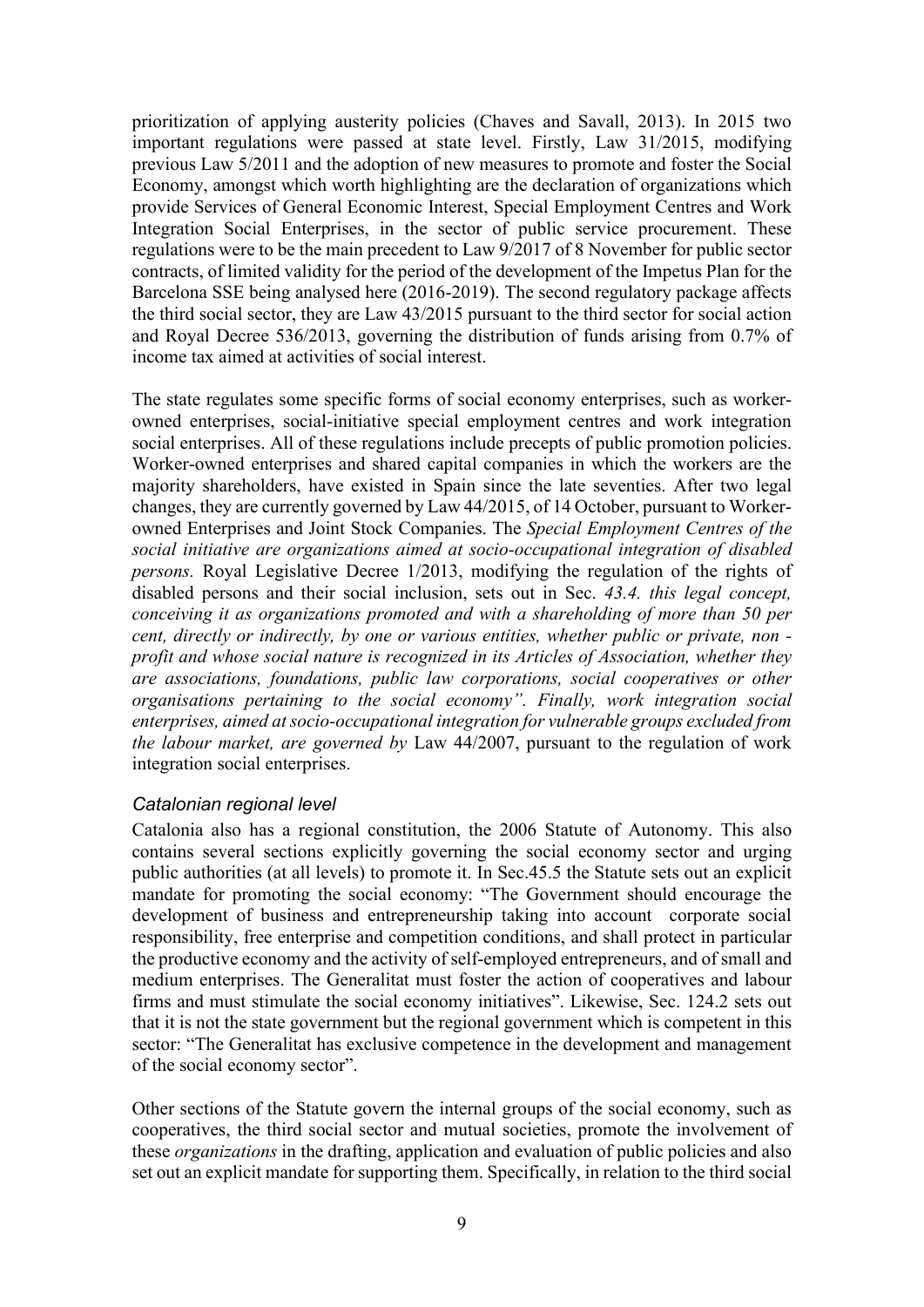sector, Sec. 24.4. establishes "Third sector entities have the right to fulfil their functions in the participation and social collaboration fields" and Sec. 45.7. states "Associative entities of the third sector should be consulted in the definition of public policies that affect them". In relation to cooperatives, Sec. 24. establishes that "The Generalitat has exclusive jurisdiction over cooperatives. This jurisdiction includes the cooperative movement regulation and promotion, especially to promote all forms of participation in the enterprises, workers access to the means of production and social and territorial cohesion". As far as mutual societies are concerned, Sec. 126.1 establishes that "The *Generalitat* has exclusive jurisdiction over the structure, organization and functioning of social welfare mutuals not integrated into the public social security system". Finally, also to be highlighted is Sec. 43. On promoting participation: "Government must promote social participation in the development, delivery and evaluation of public policies and individual and associative participation in civic, social, cultural, economic and political fields, in full respect of the principles of pluralism, free initiative and autonomy".

Catalonia regulates the legal forms of the social and solidarity economy, as well as its promotion by the public authorities: cooperatives, Law 12/2015, of 9 July, pursuant to Catalonian cooperatives, associations, governed by Sec. 321.1 of Law 4/2008, of the third book of the Civil Code of Catalonia and foundations, governed by Sec. 331.1 of the same Law 4/2008. Foundations and associations deemed to be public amenities have specific regulations, Law 21/2014.

The whole of the Catalonian social and solidarity economy does not yet have a framework law to regulate this socio-economic sector or promotion policies. However, a draft law on the social and solidarity economy is currently being drawn up, with the participation of leading Catalan SSE entities. It is envisaged that this law will be passed in the second semester of 2020. Also, in the drafting stage is a Decree of the Catalonian *Generalitat* relating to social enterprises, which includes their definition, and their evaluation using indicators and their prioritization of agency collaboration with the public administrations and recipients of public grants.

#### <span id="page-14-0"></span>*Local level*

Finally, at the municipal level, Barcelona City Council passed a Mayoral Decree S1/D/2017-1271 of 24 April, on sustainable public procurement measures, which lays out a section on "Subcontracting with social economy enterprises". Barcelona County Council also passed an internal regulation on strategic public procurement.

# <span id="page-14-1"></span>*4.2 PIESS as a long-term strategy for promoting the SSE*

The long-term strategy for promoting the social economy rolled out by Barcelona City Council is the *Impetus Plan for the Social and Solidarity economy (2016-2019*), which is the subject of study of this report. The PIESS is centred around two general objectives, 6 lines of work, 24 specific objectives, 31 instruments, 124 actions and evaluation indicators.

The general objectives set out the two strategic focuses that any measure envisaged in the Plan must be aimed at: promotion and reinforcement. The six lines of work make up the core topics which underpin the strategy of the Impetus Plan: (1) Mentoring and training, (2) Funding, (3) Cooperation, (4) Communication and reporting, (5) Facilities and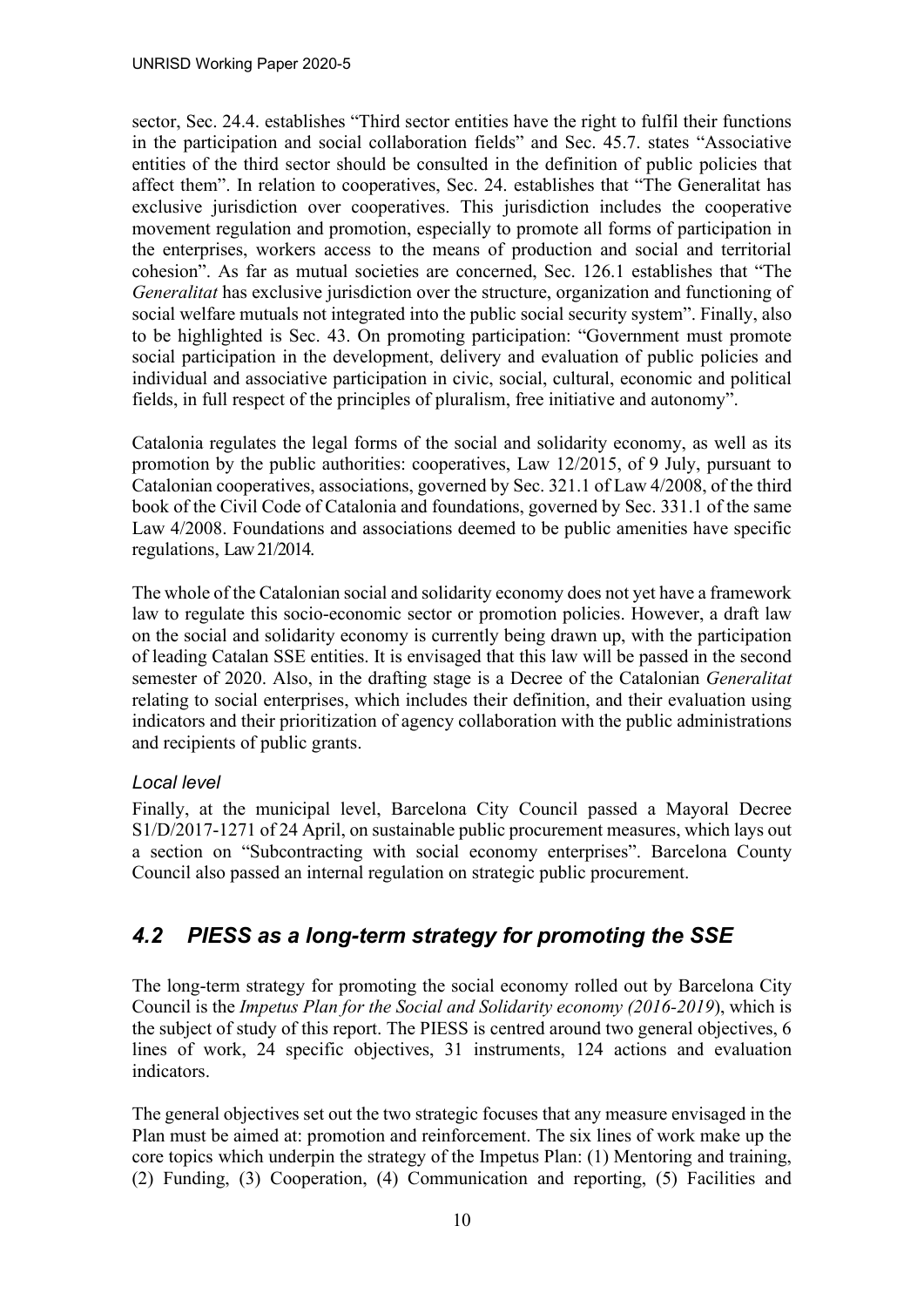resources, and 6. Territorialization and community action. The 24 specific objectives refer to the goals to be reached for each line of work. The 31 actions define the intervention strategy, which are realized in concrete actions which must be executed in the period 2016-2019. Finally, the follow-up and evaluation elements have been planned for the Impetus Plan.

Together with this main promotion of the social and solidarity economy strategy, there are other wide-ranging sectorial and territorial strategies, with which the Impetus Plan is aligned, and which include details on the involvement and support for the social economy. Two should be highlighted, the Neighbourhoods Plan and the *Barcelona Activa* Development Plans.

The City Council Neighbourhoods Plan (2016-2019) is a municipal plan which contemplates multiple objectives linked to the needs of the city of Barcelona's neighbourhoods. Designed as a municipal initiative with the involvement of the citizens in the local neighbourhoods, it sets out social, economic and urban actions, with multiple objectives which aspire to transform key issues acrossthe areas of education, social rights, economic activity and urban environmentalism.

Secondly, there are the *Barcelona Activa* Development Plans, the agency for economic and local development of Barcelona City Council. Amongst the ten strategic lines of action of this public organization are to be found: "4. Facilitation of the plural economy, promoting social and solidarity economy, collective entrepreneurship and social innovation". *Barcelona Activa* is rolling out these strategic lines of action using Economic Development Plans in the larger districts of the city, such as Ciutat Vella, Nou Barris, Sant Andreu, Sants-Montjuic, Sant Marti and d'Horta-Guinardó.

# <span id="page-15-0"></span>**5 Architecture of the social economy policy: Instruments**

Here we shall now present the various instruments built into the PIESS, distinguishing (1) the financial support instruments, such as the budgets and public, private and public/private funding mechanisms, (2) cognitive support instruments, such as the awareness and dissemination instruments, reports and statistics as well as the training activities, (3) technical support, assessment and innovation support instruments, (4) support instruments for access to public markets, such as public procurement and the social market, (5) singular and referential instruments, and finally, (6) support instruments for the creation and development of share and equity capital, such as networks of entities and shared facilities.

# <span id="page-15-1"></span>*5.1 Financial support instruments*

The PIESS contemplated three lines of action relating to funding: (1) to improve conditions for accessing it using SSE initiatives, (2) to promote tools for a new financial culture and 3) to increase knowledge about ethical financing among citizens.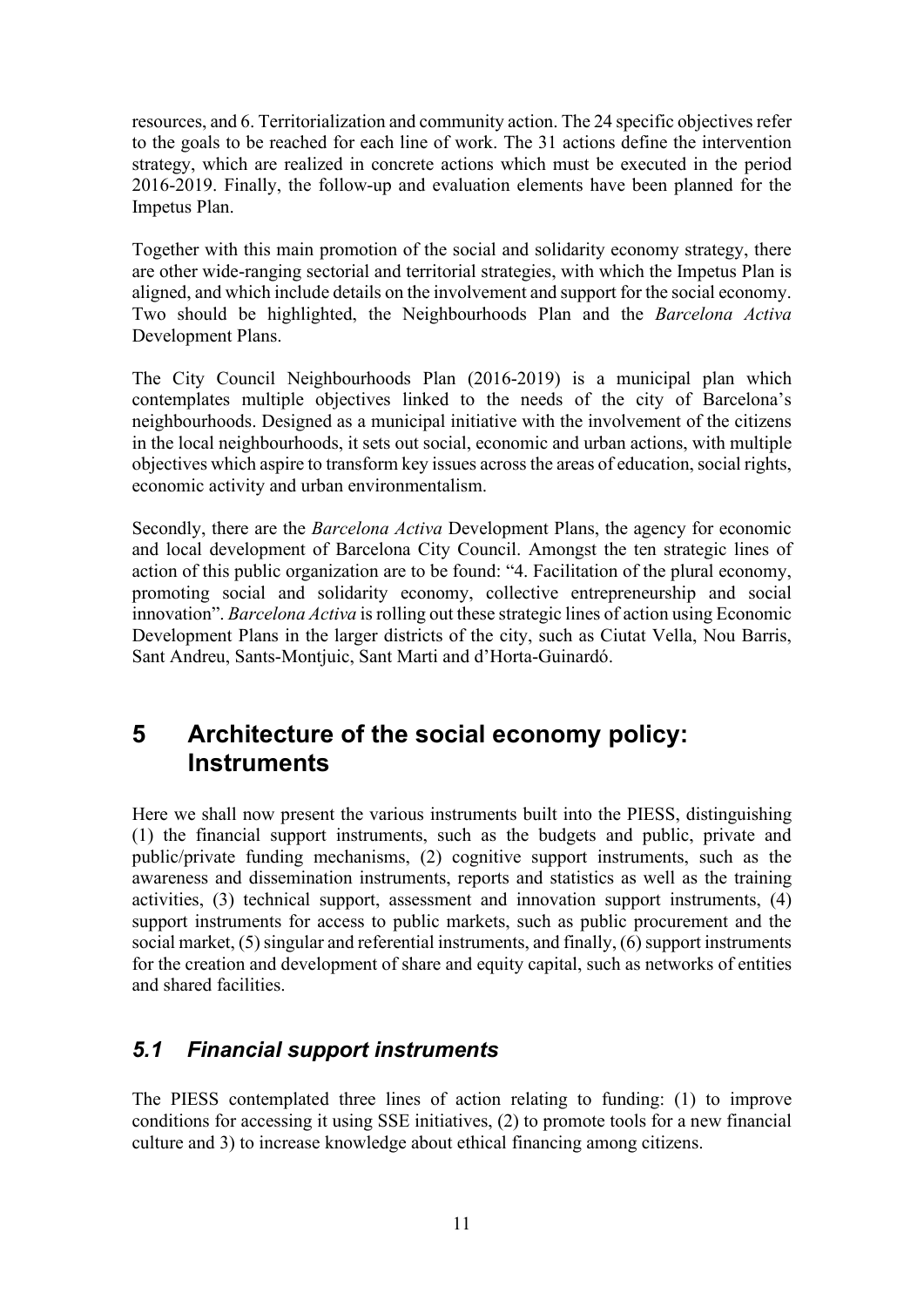The budget implemented for this up to 2018 exceeded  $\epsilon$ 3.8 million. These actions, grants and other co-financing formulas played a very important role in the funding of SSE projects.

Regarding the improvement of conditions for access to funding, until 2018 the budget implemented reached more than  $63.2$  million and enabled 409 projects to be funded via calls to finance subsidies using competitive tendering. Of particular relevance are the specific subsidies for SSE organizations of the "Enfortim l'ESS", which were to finance 297 projects between 2017 and 2018; "Impulsem el que fas", which financed 52 projects and used a modality for community and collaborative economies; and the 18 enterprises or projects funded using the Fons de Crèdit Municipal in an agreement with the ethical financing bodies Coop57 and Fiare Banca Ética, a joint fund of  $\epsilon$ 2 million designed to cover possible arrears.

With the remit of promoting tools for a new funding culture, it is noteworthy to mention a matching funding campaign called "Conjuntament", organized with the Fundación Goteo, which enabled 22 projects to be consolidated using  $\epsilon$ 231,336, in equal shares from crowdfunding and the City Council. Likewise, reference must be made to the economic support of Financoop – IV International Workshop on Funding Cooperatives, as well as the study on possible exemptions and allowances for the SSE which could be included in city tax regulations.

In respect to the course of action concerning increased access to ethical funding for citizens and other activity sectors, the main project was agreed with FETS; Ethical and Solidarity Financing to publish a catalogue of ethical funding, create an app and organize the Ethical and Solidarity Insurance Forum.

Finally, we must not forget that, for the first time, the city hall used credit cooperatives banking operations *Fiare* and *Caja de Ingenieros* to cover part of their funding requirements. However, a major part of the municipal banking operations carried out with ethical funding and cooperatives is still relatively small, which is due mainly to the inability of organizations in the sector to cover the municipal funding requirement. It should be highlighted that 55% of current borrowing from Barcelona City Council is placed outside the traditional banking sector, thanks in part to the operations terminated with the European Investment Bank and partly because of the above-mentioned ethical funding institutions and cooperatives.

# <span id="page-16-0"></span>*5.2 Cognitive support instruments*

The PIESS measures which may be deemed cognitive support instruments were numerous: (1) training and backing SSE organizations and enterprises with integral cooperative management; (2) promoting cooperativism among young people; (3) boosting and supporting fairs, meetings and workshops; (4) establishing citizen rapport with the SSE; (5) promoting and strengthening the communicative capacity in the sector; (6) carrying out awareness-raising activities to highlight it; (7) producing studies to understand it better; training City Council workers in the SSE; and (8) creating and managing communication for the SSE.

The first line of work in the field of cognitive support comprised providing tools and training resources to SSE entrepreneurs, companies and organizations. The Comissionat devoted  $\epsilon$ 265,362 to this up to 2018.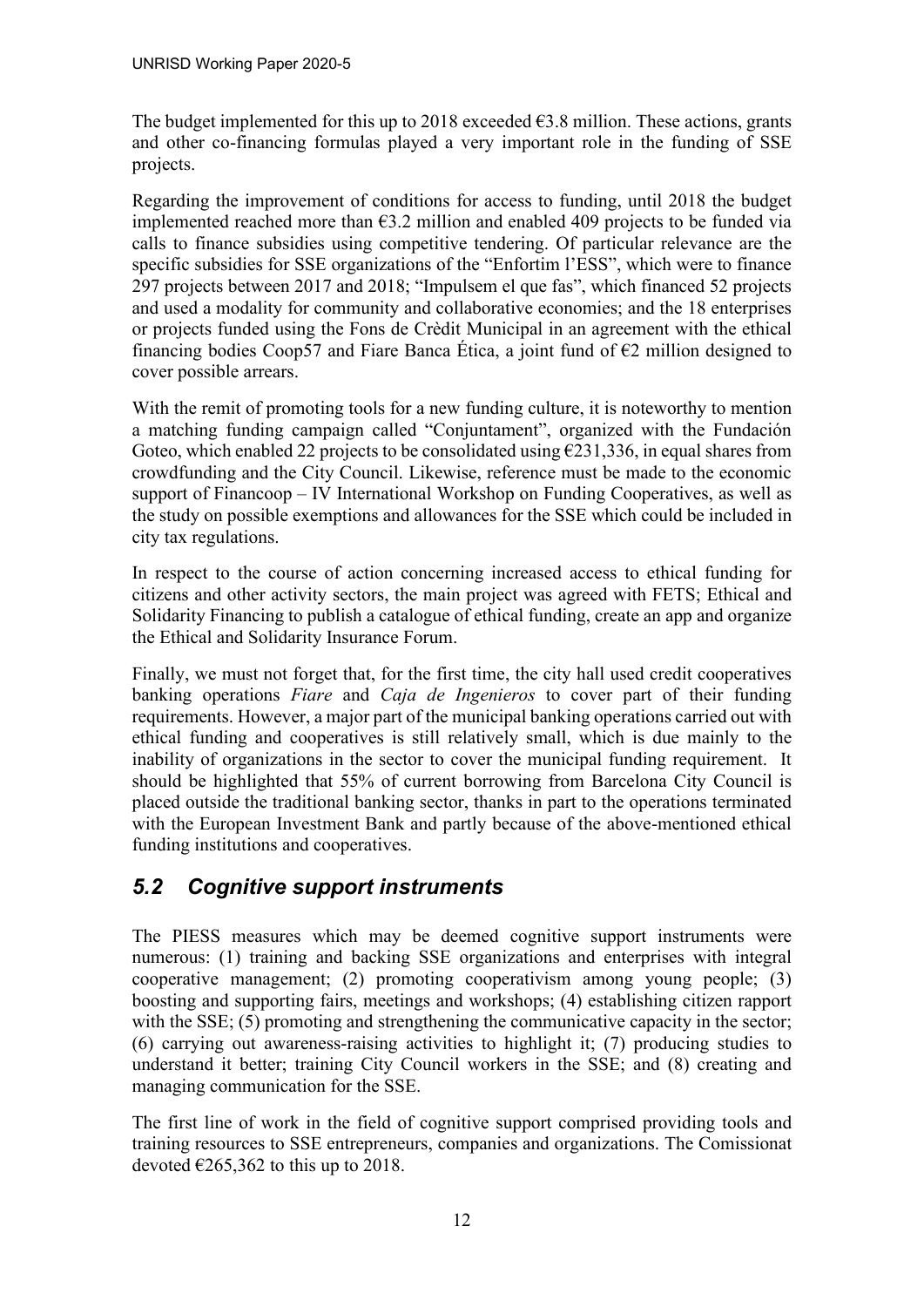Amongst the training projects undertaken were "Construïm en femení", a programme tailored to collective entrepreneurship, with a mainstream perspective aimed at women; La Comunificadora, aimed at those considering collective enterprises in the field of the commons collaborative economies; as well as training programmes "En prenem cura" (in the care sector) and "Marina dona empenta" (in the textile sector), which arose as a result of territorial diagnoses aimed at socially vulnerable people As well as Camí a la Solidesa. The latter programme consisted of training and backing SSE organizations managed and/or led by women and is set within the political mandate of the City Council to combat the feminization of poverty. Finally, another good practice is the tailor-made programme for the economic reinforcement of associations.

Between 2016 and 2018, 1,516 people attended SSE training programmes in workshops, clips and exchange sessions, all of which were promoted by *Barcelona Activa*. Later in 2019 there were 2,000 stable training places in the SSE.

The second line of cognitive support was the promotion of cooperativism amongst young people. Four actions and specific programmes were conducted in formal and informal educational facilities in which 367 young people took part.

The third line of cognitive support was the promotion and support of fairs, forums and workshops. Until 2018 investment in this line amounted to €861,758. Beside economic support for events such as annual editions of the Solidarity Economy Fair of Catalonia (FESC) which is organised by Solidarity Economy Network of Catalonia (XES), and the editions of the Festival of Time Banks, the current star due to its impact and because it is a specific action of the Comissionat has been, without a doubt, the creation and consolidation of the Responsible Consumption and Social and Solidarity Economy Fair, which takes place every year in Catalonia Square during the Christmas holidays. In the four editions held between 2015 and 2018, it is estimated that some 250 organizations have taken part, 160,000 people have attended them, and 43,000 products have been sold. The aim of the fair is to show citizens that it is possible to consume responsibly whilst also highlighting the contribution and activities of the local SSE in Barcelona.

Furthermore, several sectorial workshops and forums have been hosted, which include the Forum for the Co-creation of Public Policies (editions 2016 and 2017; attendance 600), the We do Ethical Banking workshop (2017; attendance 100), the Ethical Finances International Forum (2018; attendance 100) and the Sharing Cities Summit (2018; attendance 350 from 50 cities) at which the Declaration of Citizens' Sovereignty for the sharing economy was signed. Finally, it is also worth mentioning the international workshop held on ethical insurance and the promotion of the EthSI mark on these types of SSE-related insurance products.

The fourth line consisted of building a shared story on the SSE to reinforce its identity and dissemination;  $\epsilon$ 255,549 was set aside for this task in 2018. The main projects comprised of the publication and dissemination of materials and handbooks for raising awareness of the SSE, the Collaborative Consumption Handbook, the publication of videos, the introduction of the SSE into conventional media and the inclusion of the Comissionat advertising campaign in the media on the SSE, as well as inclusion of the debate within the sector itself on the desirability of creating a social and solidarity economy observatory.

The fifth line of action was an attempt to reinforce the communicative capacity of the SSE. Up to 2018,  $\epsilon$ 56,475 had been invested in this. The main projects were the support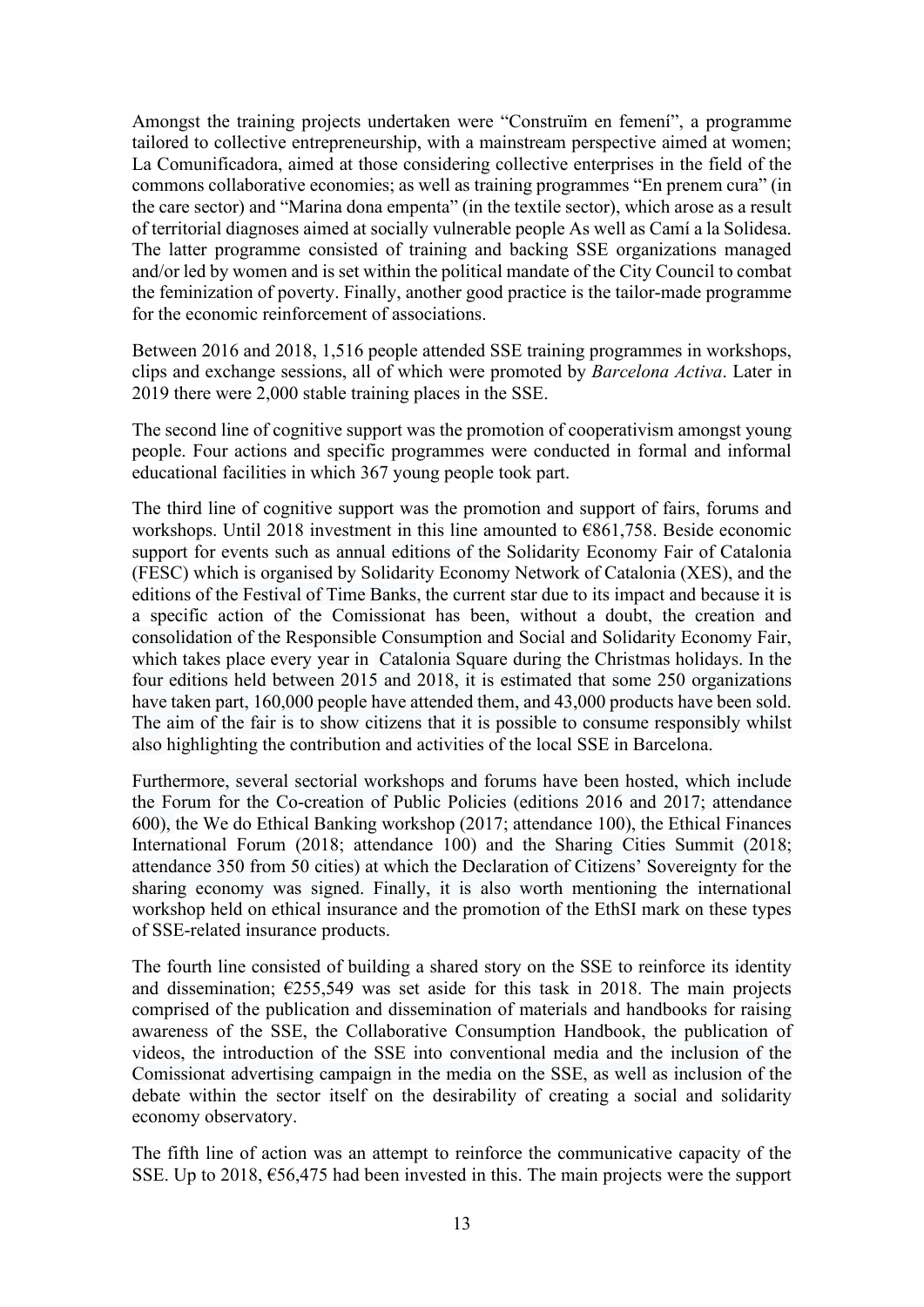for the cooperativism journal *Nexe* and the organization of two workshops on "how to communicate about the other economies", one of which was held at Biz Barcelona, the entrepreneurship fair which the Barcelona Trade Fair organizes every year.

The sixth line of cognitive support comprised a range of actions to make the SSE more visible. Up to 2018,  $\epsilon$ 24,870 had been spent, in particular, on collaboration with the Goteo Foundation for a campaign aimed at the citizenry (Conjuntament programme), an agreement with *Aurea Digital* to create a map of the SSE, the production of a play which would be accompanied by a discussion forum, and the citizen awareness campaign "Join the SSE".

The seventh line of action was the commissioning of research. The first to be granted by the Comissionat was a diagnosis of the sector and it was entitled *The Social and Solidarity Economy in Barcelona* (2016).

In addition, research on various other topics was carried out. Amongst these , we can cite the research about responsible consumer groups, shared childcare groups, the possibility of setting up municipal public services cooperatives, exploring potential economic sectors (energy and maritime), youth cooperative projects and pupil cooperatives, and the definition of the framework of the project called "Mountain Axis", *Eix Muntanya*, a project which began in 2018 and is aimed at promoting a wide range of already existing agro-environmental initiatives located in the "upland neighbourhoods" of the city, with a dimension of promoting environmental transition.

The eighth line was devoted to generating and managing their internal communication instruments (web, social networks, bulletin, etc.) which was to draw attention to municipal SSE policy, which had an executed budget up to 2018 of  $\epsilon$ 123,063.

Finally, up to 2018,  $\epsilon$ 75,287 had been allocated to training in SSE to City Council employees and dependent bodies such as *Barcelona Activa* and youth employment trainers.

# <span id="page-18-0"></span>*5.3 Technical support instruments*

Consultancy and mentoring actions for improving the social and entrepreneurial viability of SSE enterprises and organizations (SSEOEs) had an allocated budget of approximately  $\epsilon$ 500,000 up to 2018. It should be noted that large support programmes for entrepreneurship and SSE enterprises, such as *Construïm en Femení, Camí de Solidesa* or *Comunificadora* undertake both training and consultancy work. We have dealt with them in the previous section as cognitive support instruments, and as such from a budgetary standpoint we have accounted for them, but we could certainly also deem them as technical support instruments.

The main technical support projects were the line of subsidies "*Enfortim l'SSE*", devoted to promoting and consolidating the SSE; specialist consultancy points aimed at entrepreneurs and SSEOEs which are scattered throughout the districts of the city; publication of the *Handbook for turning trading companies into cooperatives*; support for La Pionera, an initiative of the *Fundació Formació i Treball* which provides work integration opportunities to creative, artistic groups and those with difficulties accessing the labour market; and the creation of *La InnoBAdora*, an incubation community for SSE projects located at the *InnoBA* municipal facility. *La InnoBAdora* is currently running more than fifteen initiatives, and is one of the leading initiative mentoring resources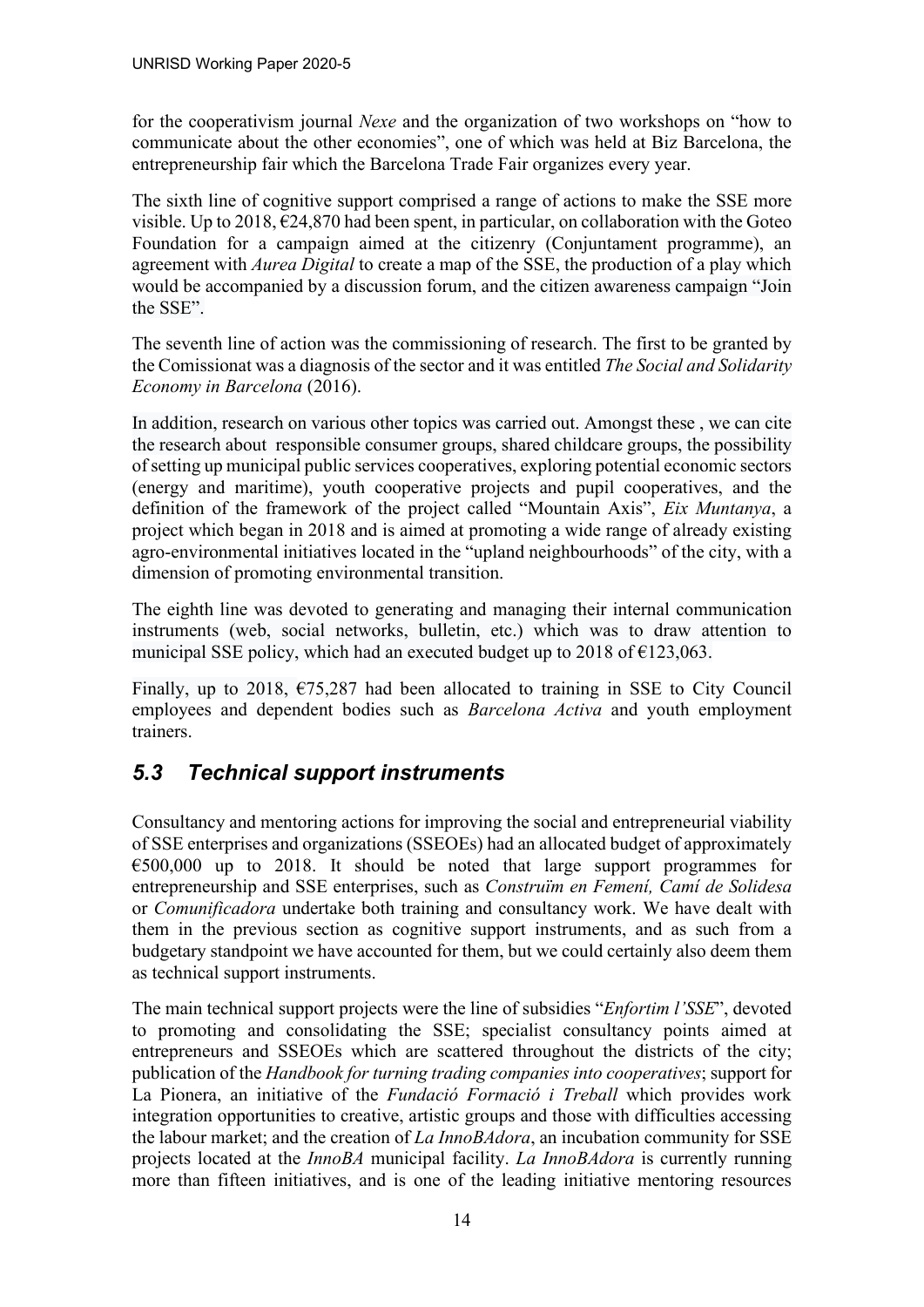searching collaboration with other SSE initiatives to share knowledge, resources and services, for the promotion of SSE values and practices.

In addition, abundant resources were allocated to developing the so-called integral cooperative system for socio-economic intervention, later known as *DaliSSE*. It is an intervention model for meeting the social and economic needs (not just employment) of vulnerable groups by means of active participation both in the design and management of the intervention. Making use of several projects and learning from other international experiments, the model was conceived, and its application was supported in further pilot projects in Barcelona. Thus, emerged the cooperatives *Alencop*, in waste collection and treatment, and *Diomcoop*, in the textile sector. Both cooperatives consist of people from vulnerable groups. *Alencop* employs almost thirty people, and *Diomcoop* employs approximately fifteen people. These two pilot projects had funding of almost  $\epsilon$ 2 million, provided by several City Council departments.

In total, from 2016 to 2018, *Barcelona Activa* advised 606 persons and 181organizations, which put forward 490 SSE ideas or projects. It has been calculated that the percentage of SSE organizations receiving advice or training from *Barcelona Activa* during the period increased from 4% to 8%.

Likewise, it is worth highlighting that half of those taking part in actions and services by *Barcelona Activa* relating to the SSE did so for the first time, which shows their outreach to new communities and the existence of a growing interest in the SSE. It also suggests the success of the new approach and of the new training programmes on offer by *Barcelona Activa*, which doubled the backing provided for SSE projects in areas of communication, management and internal democracy.

# <span id="page-19-0"></span>*5.4 Access to public markets support instruments*

Of course, many of the Comissionat actions that we have considered as financial, cognitive and technical support to SSE enterprises and organizations improve the ability of these to access public markets. But in this section, we shall limit ourselves to the demand side, that is, to the measures taken by the Comissionat to foster responsible public procurement and purchasing, in the form of social and market reservation clauses.

Up until 2018, the Comissionat budget allocated for this purpose was  $\epsilon$ 62,206, and the main projects comprised approval of the SSE enterprise subcontracting clause and followup of its implementation (said clause was included in 251 municipal tenders); the promotion of a municipal norm that reserves service tenders for SSE entities; the creation of an online directory of SSE enterprises; advice for other tendering units and awarded companies; active participation in several follow-up commissions of the municipal tender; and international research on social, environmental and good governance accreditation systems.

# <span id="page-19-1"></span>*5.5 Singular and reference instruments*

Included in this section are the singular and reference actions of the PIESS which do not fit in the other types of support instruments. Therefore, we omit here any actions such as support for the development of the *DaliSSE* model, the matching funding campaign or the training and mentoring programmes "*Construïm en Femení*" and *La Comunificadora*,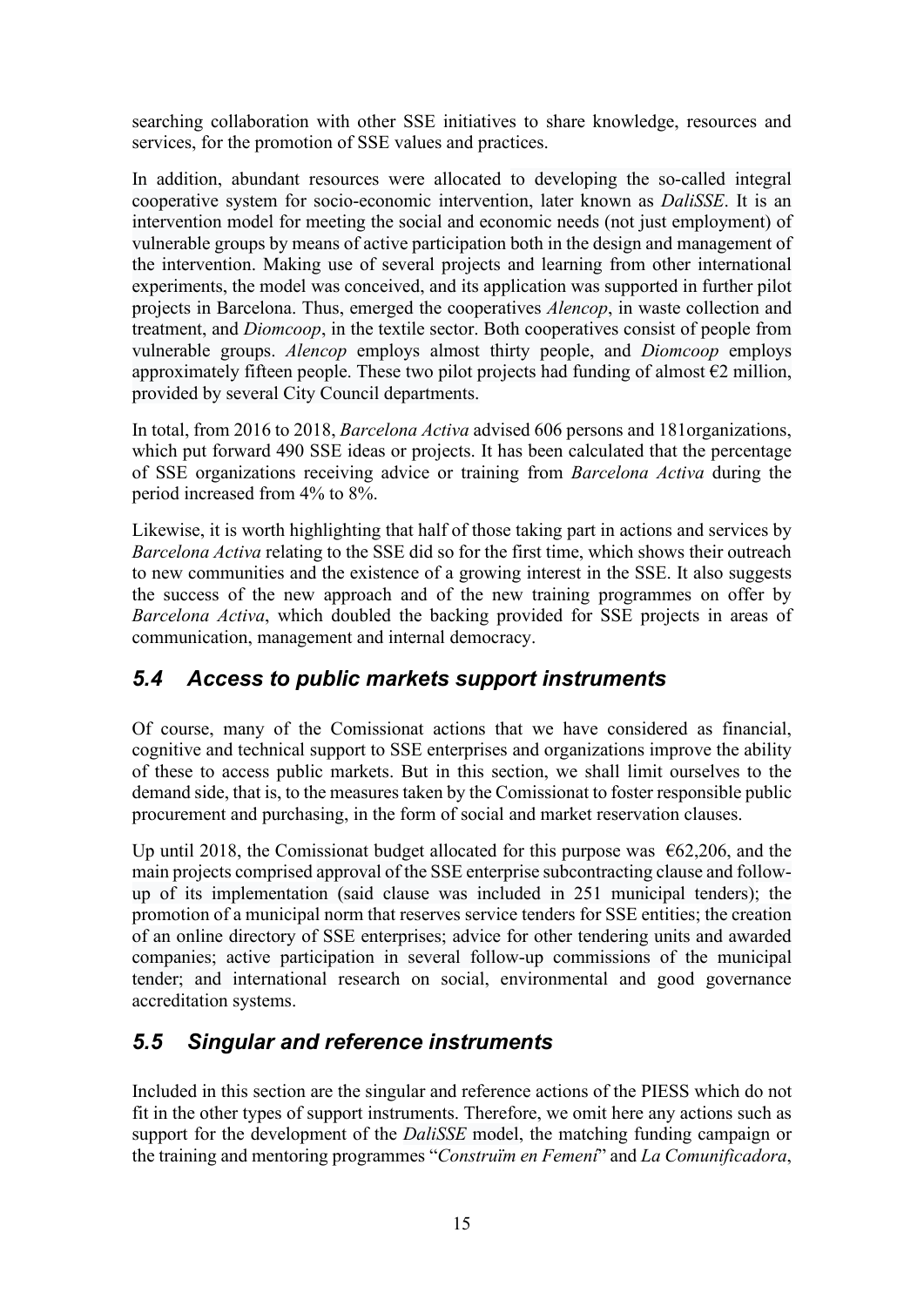which also constitute clear examples of singular and reference projects, but which have been covered above.

The singular and reference instruments dealt with in this section are workshops which have been very important, the promotion of social and solidarity economy networks, the creation of reference SSE facilities and the social currency pilot project, *REC*, linked to the *B-Mincome* programme.

During this period, the Commissioner's Office organized and/or supported several SSE workshops and conventions, amongst which we can highlight the International Meeting on Municipalism and the Solidarity Economy (2015 and 2016; 386 participants), *Procomuns.net* (2016 and 2017; 600 participants).

The involvement of the City Council as an institution in several SSE networks was also substantial. Mention is made of its co-leadership in the CITIES international network for exchange and transfer of good practices in SSE policies between Montreal, Seoul, Bilbao and Barcelona, and its promotional role in the XMSSE, the Catalonian Network of Social and Solidarity Economy Municipalities, currently comprising some forty Catalonian town councils in which more than half the population lives. Both networks qualified the city of Barcelona as one of their founders and promoters.

As far as facilities are concerned, reference must be made to *Can Picó*, *Can Calopa de Dalt*, *Coópolis* and *InnoBa*, all of which are publicly owned, the first three being cooperative-managed and the fourth by the municipality.

*Can Picó* is one of the emblematic projects undertaken within the framework of the PIESS. It consisted of setting up a bicycle hub in the district of *Poblenou* in the duly refurbished former *Can Picó* factory. The hub was inaugurated in 2017 and it is managed by the cooperative *Biciclot* operating with an extensive network of enterprises, organizations, administrations and territorial and sectorial organizations which share the aim of extending the social use of the bicycle and sustainable mobility. Recently *Can Picó* has made space available to house enterprise projects and those of member organizations, with a capacity for 16 jobs.

*Can Calopa de Dalt* is a farmhouse in the middle of the *Collserola* metropolitan mountain range. By means of a support agreement for agro-environmental activity and wine production between the City Council and the *L'Olivera* social initiative, which manages a special work centre there, two hectares of vine cultivation have been reclaimed, an agroenvironmental shop has been opened, 14 jobs have been created for young people with mental disabilities and the DO Barcelona wine brand has been established. It should be clarified that said agreement was signed long before the PIESS, in 2010, to be precise.

Another strategic facility for the social and solidarity economy, not just for Barcelona but for Catalonia, is *Coòpolis*. Located in *Can Batlló*, a former large-scale textile factory, now in the process of being retrofitted as a neighbourhood complex, *Coópolis* acts as the Cooperative Athenaeum of Barcelona, receiving economic support not just from the City Council but also from the *Generalitat*. *Coòpolis* is first and foremost oriented towards creating new cooperatives and generating new jobs in existing cooperatives. It is managed by *Impuls Cooperatiu de Sants*, an association which coordinates several cooperative projects in the Barcelona districts of *Sants*, *La Bordeta*, *Badal* and *Hostafrancs*. Once the planned works have been completed in an industrial part of the premises, *Coòpolis* will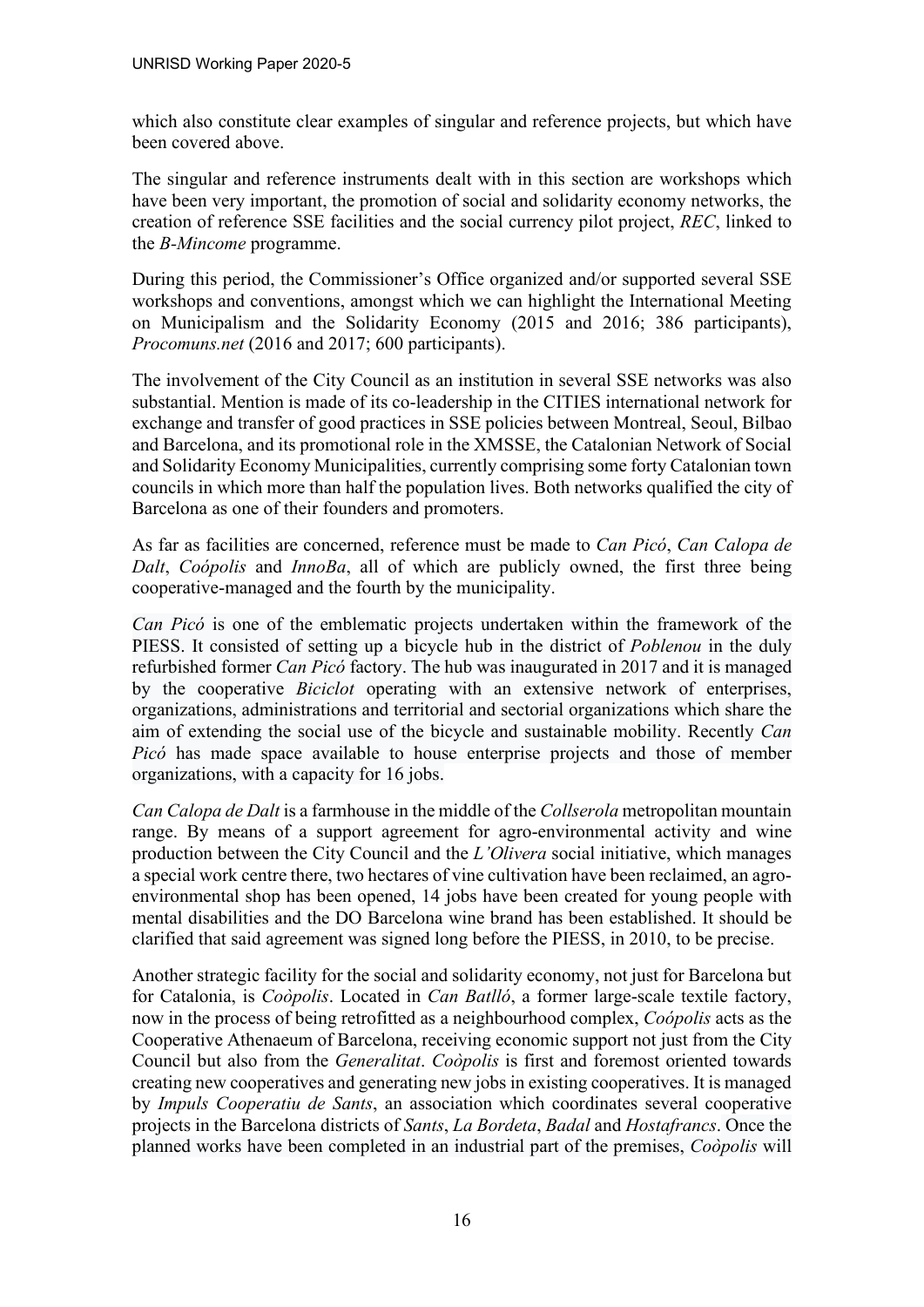become the largest cooperative promotion centre in southern Europe, with a footprint of almost  $4,200 \text{ m}^2$ .

We must not forget *InnoBa*, a new municipal facility managed by *Barcelona Activa*, which will become a reference centre of the SSE in the city. *InnoBa* was inaugurated at the end of 2018, it is the reception and orientation point for SSE projects, and offers activities, specialist services, research, training and spaces for experimentation and incubation for the SSE and socio-economic innovation.

Finally, the social currency pilot project, the *REC*, linked to the *B-Mincome* programme is also an important example. *B-Mincome* is a pilot project started in 2018 to combat poverty and social exclusion in homes in ten disadvantaged districts of the so-called *Eix Besòs* area of the city. It aims to complement the income of participants with a municipal economic grant, a combined training and employment plan in co-production projects, the promotion of social entrepreneurship in SSE, housing grants for their refurbishment, room rentals and participation in community networks. *B-Mincome* is part of the Urban Innovative Actions programme of the European Union.

Twenty-five per cent of the grant provided by the City Council to the 86 families participating in the pilot phase is paid in social currency, the *REC* (Citizens' Economic Resource). The Comissionat accompanies, together with other municipal departments, the start-up of said currency but its management is in the hands of a citizens' organization, Taula de Canvi. It is a complementary digital exchange system and on par with the euro, open to all citizens. When it began operating in October 2018, 161 local shops belonged to the scheme, with 488 users and a monetary value of  $\epsilon$ 124,508 in circulation. By mid-2019 there were 200 shops and 600 active private users.

### <span id="page-21-0"></span>*5.6 Instruments aimed at creating and developing share and equity participation capital*

We shall cite the support offered to SSE implementation processes from policy instruments, both on a socio-political plane and social enterprise and social community one. There have been 13 support agreements for second and third-tier SSE organizations.

Support actions for the socio-political implementation of the SSE had an executed budget, up to 2018, of €539,143. The main projects were aimed at reinforcing the Third Social Sector Board; the Federation of Worker Cooperatives of Catalonia (FCTC) to promote the creation of worker cooperatives; *La Confederació*, the association which represents the third social sector at managerial level, through its work recognizing, improving and reinforcing the third sector; the Federation of Intellectual Disability Organizations of Catalonia (Dincat) for it to boost social economy organizations in the intellectual disability sector; Catalonian Social Action organizations (ECAS) with community action and third sector work, and the Federation of Consumer and User Cooperatives of Catalonia (FCCUC) for it to develop and implement a new communication plan.

Regarding support for articulating social enterprise and socio-community actions of the SSE, the main projects were the agreements with the Federation of Social Work Centres of Catalonia (FECETC) and the Catalonian Federation of Social Volunteering (FCVS). These types of measures were allocated  $\epsilon$ 151,002 up to 2018.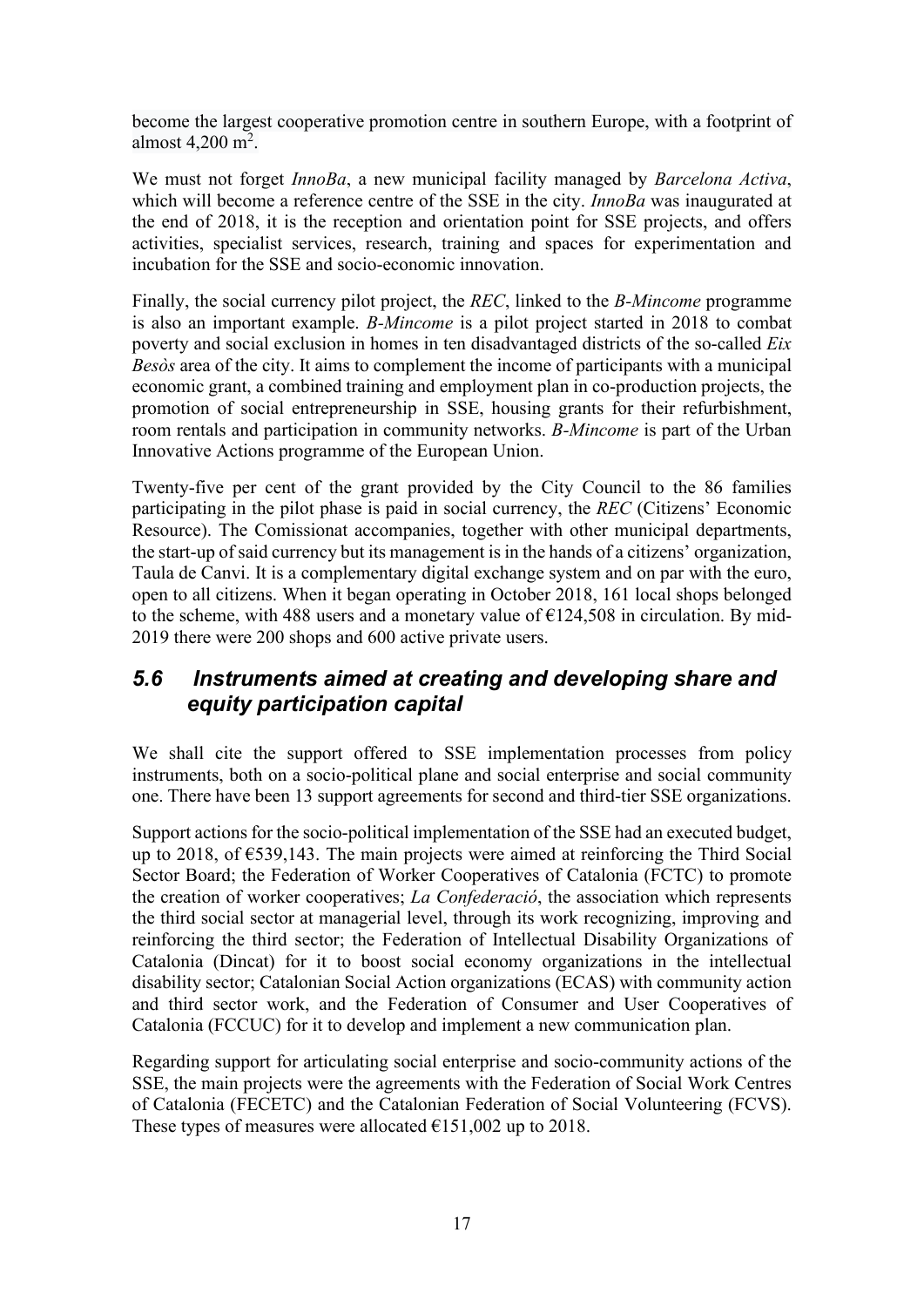# <span id="page-22-0"></span>**7 Evaluation of Barcelona's social economy policy**

### <span id="page-22-1"></span>*7.1 Constraints, criteria and evaluation indicators specified in the PIESS*

The PIESS addressed the following constraints for its evaluation: (1) the complexity of the sector subject to public intervention, characterized by the diversity of organizations of which the SSE comprises, given its nature, its degree of organization and its strategic priorities, the broad range of needs to be met and the lack of relevant statistical information about the sector of this new policy; (2) the non-existence of a prior municipal public policy which could act as a referent; (3) competitiveness against other public policies supporting the SSE from other administrations (Generalitat, Barcelona County Council, other municipalities and the Spanish Government); (4) the public-SSE partnership approach for the construction and production of this public policy.

The PIESS opted for utilizing an impact evaluation criterion. It established a series of indicators corresponding to each pillar and line of work. These are shown in Table 1. It envisaged that in subsequent phases more specific quantitative evaluation criteria may be established, such as those linked to job creation, new initiatives, new enterprises and organizations and that evaluation criteria may be broadened and adapted in respect to what was initially envisaged.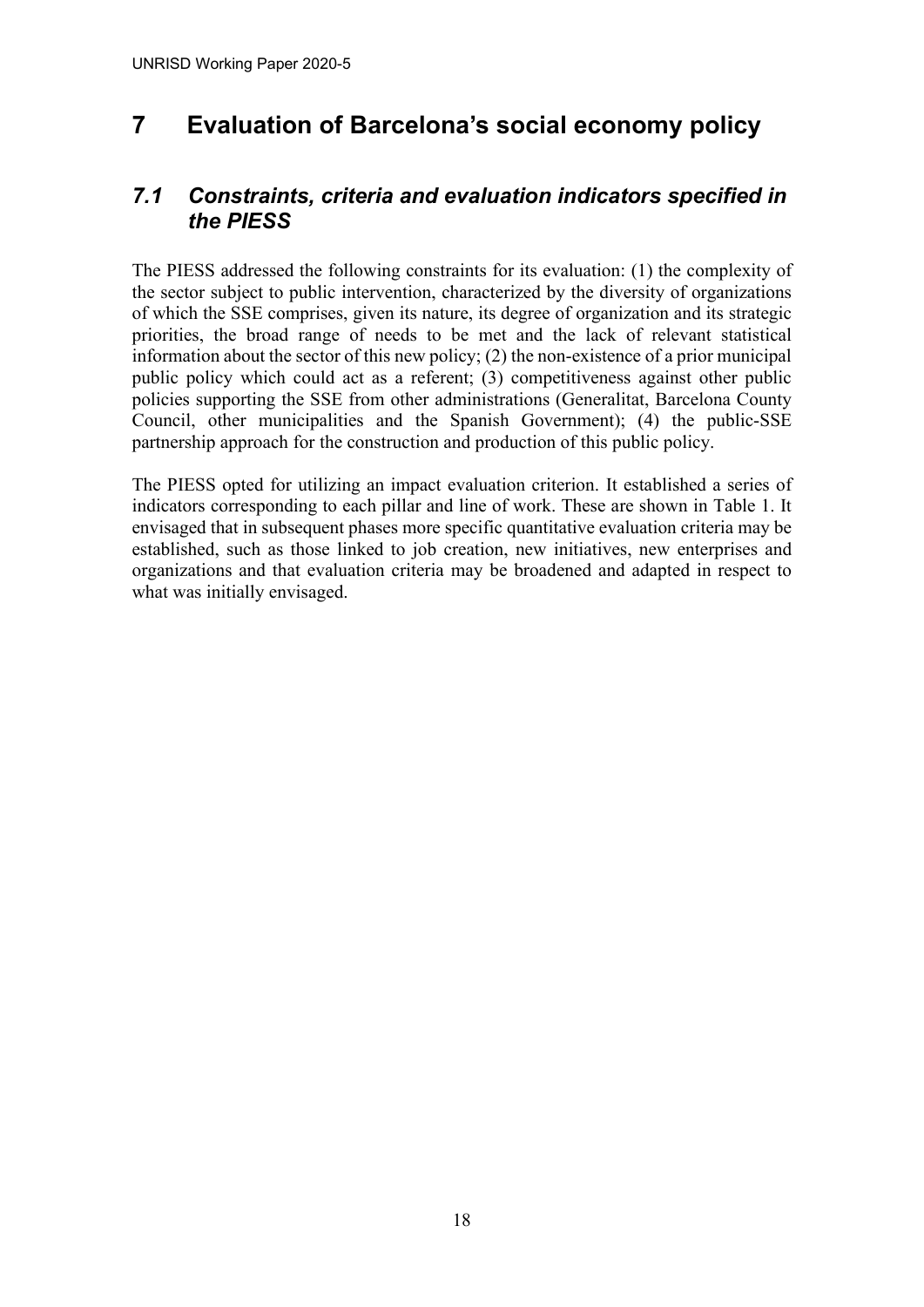# <span id="page-23-0"></span>*Table 1. Assessment indicators system of the Plan d'Impuls SSE Barcelona*

| 6 work areas - 31 specific actions                                                                                                | <b>Evaluation indicators</b>                                                                                               |
|-----------------------------------------------------------------------------------------------------------------------------------|----------------------------------------------------------------------------------------------------------------------------|
| A. Support and training<br>1. Training and support for enterprises and organizations of SSE                                       | Increase in the number of actions (courses, capsules )                                                                     |
| 2. Undertaking measures to boost employment                                                                                       | Specific of Barcelona Activa                                                                                               |
| 3. Carrying out support and training for new projects                                                                             | Increase in the number of tools and resources                                                                              |
| 4. Training in SSE to the workers of the City Council, Barcelona                                                                  | Increase in employment                                                                                                     |
| Activa and other public entities                                                                                                  | Increase in the number of companies and organizations that                                                                 |
| 5. Conducting dissemination activities of the SSE in schools and                                                                  | use the social balance                                                                                                     |
| universities                                                                                                                      |                                                                                                                            |
| <b>B.</b> Financing                                                                                                               |                                                                                                                            |
| 6. Facilitating access to funding for SSE initiatives                                                                             | Increase in operations to support business and entity<br>initiatives                                                       |
| 7. Using ethical financial banking for the needs of the City Council<br>8. Promoting tools for a new financial culture            | Increase of new products and guarantee systems by ethical                                                                  |
| 9. Bringing ethical finance closer to citizens and other sectors of                                                               | banking and cooperative banks                                                                                              |
| activity                                                                                                                          | Increase and consolidation of ethical banking and                                                                          |
| 10. Analysing fiscal reforms to facilitate the creation of new SSE                                                                | cooperative credit as a supplier to the City Council                                                                       |
| initiatives                                                                                                                       | Consolidation of ethical banking and cooperative banks as                                                                  |
|                                                                                                                                   | financiers of strategic projects (housing, energy)                                                                         |
|                                                                                                                                   | Consolidation of complementarity with public policies                                                                      |
|                                                                                                                                   | developed by other administrations                                                                                         |
| C. Intercooperation                                                                                                               |                                                                                                                            |
| 11. Facilitating access to the SSE as suppliers                                                                                   | Increase in the membership of reference organizations in the                                                               |
| 12. Contributing to the development of policies and instruments<br>to promote responsible public procurement                      | field of the SSE (federations, networks, etc.)<br>Increase and consolidation of the work plans of the reference            |
| 13. Promoting and supporting fairs, meetings and conferences                                                                      | organizations                                                                                                              |
| 14. Supporting processes of socio-political articulation of the SSE                                                               | Increase of new cooperative groups and/or second-degree                                                                    |
| 15. Supporting processes of economic and socio-community                                                                          | cooperatives                                                                                                               |
| articulation of the SSE                                                                                                           | Deployment of the network of municipalities for the SSE                                                                    |
| 16. Supporting processes of municipal socio-political articulation                                                                | Increase of knowledge and practice of the social market                                                                    |
| 17. Accompanying the creation of a social currency                                                                                |                                                                                                                            |
| D. Communication and discourse                                                                                                    |                                                                                                                            |
| 18. Building awareness on SSE discourse                                                                                           | Consolidation of mapping tools in the field of the SSE                                                                     |
| 19. Incorporating the SSE into the municipal structure                                                                            | Implementation and consolidation of the SSE Observatory                                                                    |
| 20. Developing and strengthening the communication capacity of<br>SSE initiatives and their representative organizations          | Consolidation of communication tools in the field of SSE<br>Consolidation of regular presence in the media and general     |
| 21. Generating and managing its own communication and                                                                             | social networks                                                                                                            |
| visibility instruments of the SSE                                                                                                 | Consolidation of regular presence in the municipal media                                                                   |
| 22. Undertaking activities to increase SSE visibility to the whole                                                                | (TV, radio)                                                                                                                |
| population                                                                                                                        | Increase of knowledge about the SSE by the general                                                                         |
|                                                                                                                                   | population                                                                                                                 |
|                                                                                                                                   | Consolidation of the SSE as a reference in the construction                                                                |
|                                                                                                                                   | of a pluralistic transformative economy                                                                                    |
| <b>E. Equipment and resources</b>                                                                                                 |                                                                                                                            |
| 23. Detecting available equipment                                                                                                 | Start-up and consolidation of emblematic projects - spaces                                                                 |
| 24. Sharing needs and spaces; Transforming them for new uses<br>25. Setting up "El Far - Lighthouse" as a municipal reference     | Implementation and consolidation of the SSE "Lighthouse"<br>Consolidation of complementarity with public policies of other |
| space of the SSE                                                                                                                  | administrations                                                                                                            |
| 26. Supporting emblematic projects of the city                                                                                    |                                                                                                                            |
| 27. Collaborating with other areas of the Council to incorporate                                                                  |                                                                                                                            |
| the SSE into their projects and lines of action                                                                                   |                                                                                                                            |
| 28. Supporting concrete practices for the development of the                                                                      |                                                                                                                            |
| model for an integral cooperative system of socio-economic                                                                        |                                                                                                                            |
| intervention                                                                                                                      |                                                                                                                            |
| F. Territorialization and community action                                                                                        |                                                                                                                            |
| 29. Promoting and strengthening processes for the promotion of<br>the SSE in neighbourhoods and city districts through social and | Consolidation of the Integral Territorial Development Policy /<br>Socially Responsible Territory                           |
| community action                                                                                                                  | Consolidation of SSE proposals and actions in districts and                                                                |
| 30. Reinforcing and promoting SSE flagship projects in the city                                                                   | areas of the City Council                                                                                                  |
| 31. Promoting and strengthening SSE experiences such as                                                                           | Consolidation of spaces for the promotion and growth of the                                                                |
| Mountain Axis: to contribute to the opening up of the mountain to                                                                 | SSE in the territory                                                                                                       |
| the city                                                                                                                          | Consolidation of internal coordination spaces of the City                                                                  |
|                                                                                                                                   | Council: Pla de Barris, Eix Besós, Citizens' Agreement for an                                                              |
|                                                                                                                                   | Inclusive Barcelona, Barcelona Activa local development                                                                    |

Source: PIESS (2016)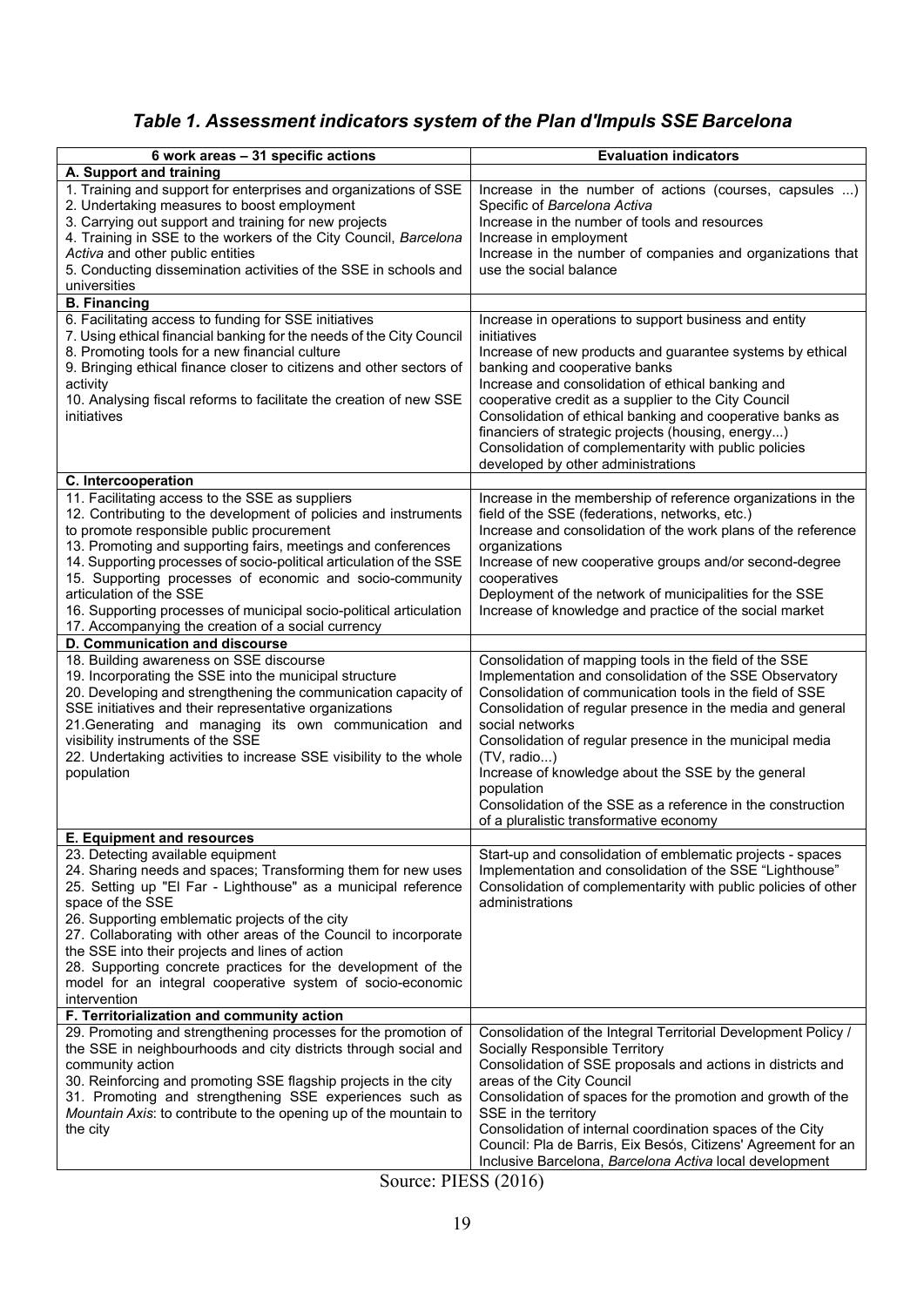# <span id="page-24-0"></span>*7.2 PIESS evaluation*

The PIESS envisages that, on concluding its implementation, a final evaluation report will be drafted which will count on the participation of stakeholders in the SSE. By the completion date of this study, said evaluation report will not be available, however, there is some partial information about the outcomes. In relation to the execution of the budget, the six major lines of work of the PIESS implemented up to 2018 the following spending allocations:

> A. Mentoring and training:  $\epsilon$ 1,861,000 B. Financing: €3,847,000 C. Cooperation:  $\epsilon$ 1,861,000 D. Communication: €460,000 E. Facilities and resources:  $\epsilon$ 4,963,000 ( $\epsilon$ 1,874,000 in investment) F. Territorialization and Community Action: €573,000

The whole project budget for the 2015-2019 period was  $\epsilon$ 24,286,442 of which  $\epsilon$ 8,271,000 in investment. It is important to highlight that between 2014 and 2016 the Barcelona City Council budget targeted to SSE has increased by 800%, which is impressive when considering that before 2015 a specific SSE policy didn't exist. In relation to specific actions for each line, their budgets and specific projects, these are listed under section 6 of this study.

Barcelona City Council has published partial data<sup>[5](#page-24-1)</sup>. In quantitative terms, it sets out that there has been a 5.4% increase in the number of new cooperatives in the period 2016-18, a 25.3% increase in the number of enterprises transacted in the social balance for the XES sheet (2016-2017) and a 32% increase in cooperatives registered in the Federation of Worker Cooperatives of Catalonia (FCTC). It also shows that in this period a Network of Cooperative Athenaeums of Catalonia has been created, the Network of SSE Municipalities (XMESS), an inclusive platform of the entire SSE has been created, the Association of Worker-Owned Enterprises and Social Economy of Catalonia (ASESCAT) and the process for passing a future Law of Social and Solidarity Economy of Catalonia has been initiated.

On another note, a qualitative evaluation aimed at two groups of organizations has been conducted, on the one hand of first-tier and on the other, second and third-tier (these include representative platforms and organizations) to evaluate the perception of the efficiency of the main lines of the plan. The result is as follows: all the organizations correspond in that the activation of public resources, especially in the form of subsidies, is the best-rated contribution of the PIESS (scores of 7.46 and 6.28 out of 10). The second largest contribution of the PIESS has been the increase in visibility of the SSE in the media and its awareness (scores between 6.85 and 6.00 out of 10). The third largest contribution of the PIESS has been, according to this report, the strengthening of the SSE in the city of Barcelona and its network of organizations for cooperation. The areas where the contribution of the PIESS has had the least impact, for second and third-tier organizations, have been in the growth of these organizations, in the increase in membership and the activation of new cooperative groups or new second-tier organizations. First-tier organizations and enterprises have noticed that the PIESS has

<span id="page-24-1"></span><sup>5</sup> Barcelona City Council, Plan to boost the Barcelona SSE - Informal assessment, after three years, and the challenges for the future, 28 February 2019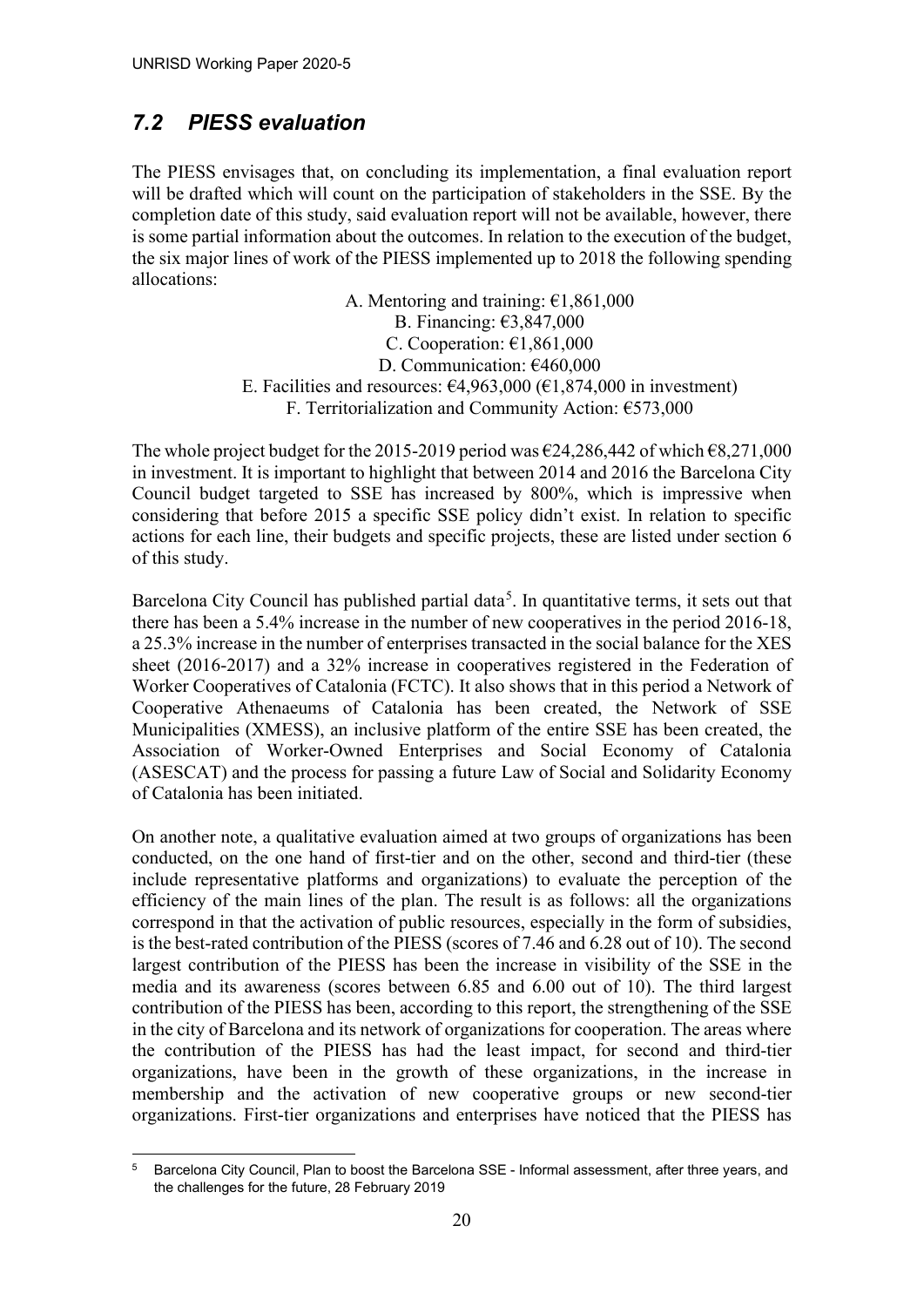contributed less to the diversification of their lines of activity, to an increase in the volume of income/sales as well as to an increase in the amount and quality of employment (obtaining scores between 5.00 and 4.73 out of 10).

In order to obtain primary data, this study found it appropriate to conduct a qualitative evaluation using two focus groups, one with the current political decision-makers of the PIESS (on 22.10.2019) and the other with representatives of second and third-tier SSE organizations (on 12.11.2019). The people interviewed and their employment positions are found in the Annex. A group interview script has been followed and a questionnaire to evaluate the main measures has been used.

Those in charge of the public administration (Comissionat) have indicated, in accordance with the evaluation report pending publication, that access to public funding, via subsidies and agreements, as well as the greater social visibility achieved have been the two largest contributions of the PIESS. Four instruments are cited as especially efficient: the Responsible Consumption Fair for achieving visibility, matching funding initatives, for developing shared funding with the citizenry, *Barcola*, due to its innovative nature, and *InnoBa*, as a reference facility of the SSE. They also highlight the contribution of the PIESS to the cognitive and organizational structuring of the SSE sector, generating a convergence of initiatives that have resulted in creating the ASESCAT, the association of the social economy of Catalonia, as well as other group projects. Additionally, those in charge of the SSE representative bodies have proved to be a positive element of the PIESS, having achieved advances in responsible public procurement and public-social collaboration, although concrete results are still limited.

At the level of the construction of the social economy policy, those in charge at the Commissioner's Office value very positively the contribution of the PIESS, firstly, the articulation of the SSE-public space and the creation of the participatory forum of the SSE policy, secondly, the introduction of the SSE in the City Council for communication and narrative, and thirdly, intergovernmental articulation between public administrations at similar and different levels, such as the promotion of the XMSSE (Network of Municipalities for the Social and Solidarity Economy) and the relationship of trust between the City Council and the *Generalitat*.

The main difficulties and limitations in the implementation of the PIESS have been encountered in the sphere of the public administrations, on the one hand, the regulatory and bureaucratic difficulties for having available the necessary human resources and for adapting the tendering and awarding of public grants to the needs of the SSE sector, and on the other hand, the difficulties of intragovernmental coordination, that is, with other internal City Council departments and their action plans, such as the Economic Development Plans and the Districts Plan. This evaluation coincides with the one by the representatives of the second-tier organizations of the SSE: "Integration of the SSE policy into the rest of the municipal policies has not been achieved" <sup>[6](#page-25-0)</sup>. Other difficulties have been encountered when promoting the participation of territorial organizations and

<span id="page-25-0"></span><sup>&</sup>lt;sup>6</sup> Implementation of the PIESS has been down independent roads with important management requests from *Barcelona Activa* in relation to training and mentoring actions. A greater, although limited, presence of SSE impetus and support proposals have been achieved in the Local Development Plans of *Barcelona Activa* and to a lesser extent in the Districts Plan. This has revealed the need for better territorialization in the application of the PIESS.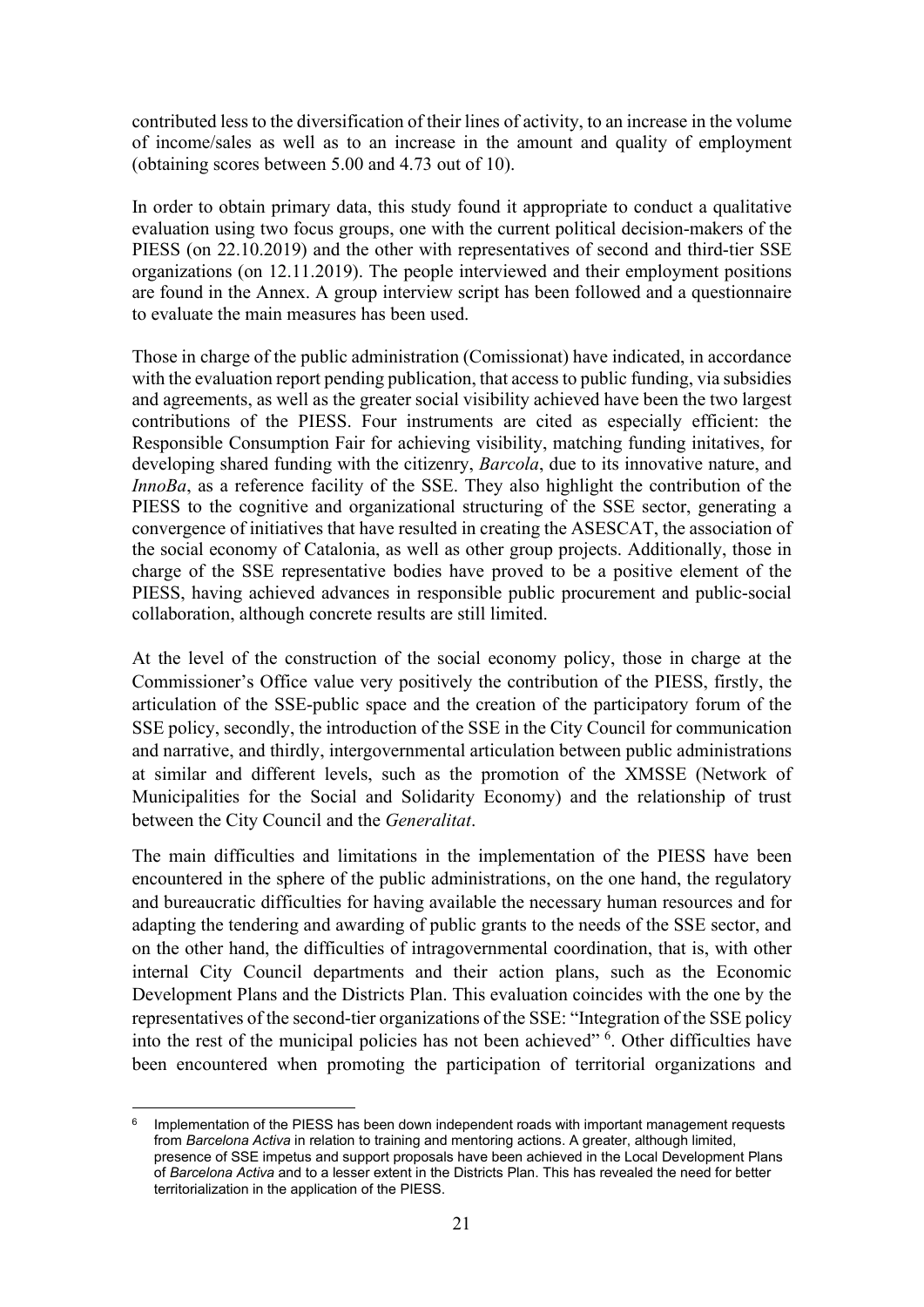community action. Those responsible for the representative bodies of the SSE add, as a barrier to the implementation of the PIESS, resistance – preconceptions – of certain sectors within each 'family' of the SSE to change their discourse ("With just the mention of the SSE it generated sensibilities both among the ranks of the Third Social Sector and Cooperativism").

Tables 2 and 3 show in greater detail the results of the qualitative evaluation of the main instruments of the PIESS undertaken by political decision-makers and social actors of the SSE. The results obtained corroborate and extend the information gleaned from the focus groups.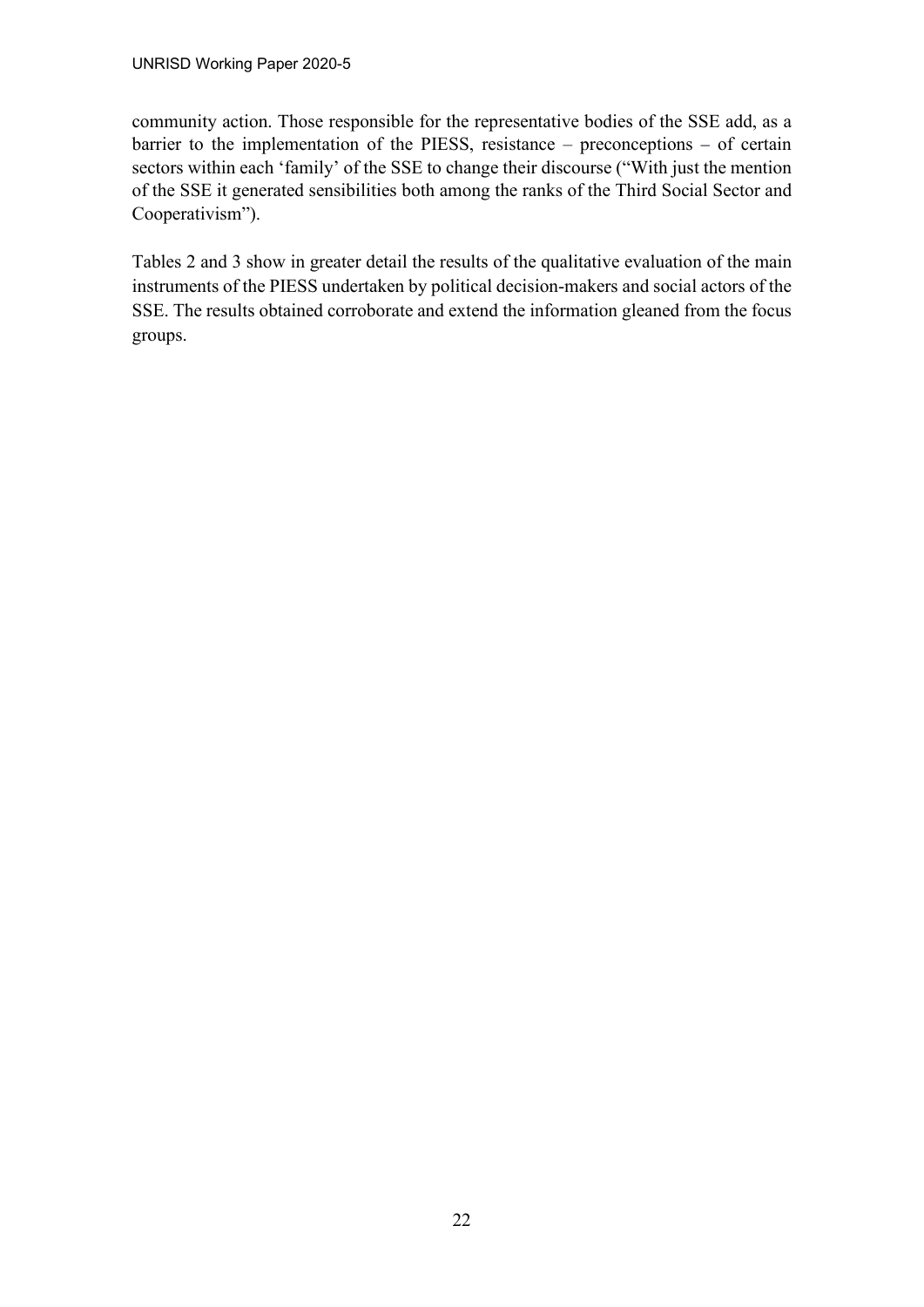|  |  | Table 2. PIESS qualitative assessment by Barcelona City Council policymakers |  |  |  |
|--|--|------------------------------------------------------------------------------|--|--|--|
|--|--|------------------------------------------------------------------------------|--|--|--|

<span id="page-27-0"></span>

| <b>OBJECTIVES</b>            | <b>GROUPS OF INSTRUMENTS</b>                                                                           | Degree of<br>implementation<br>$(1-10)$ | Difficulty in<br>implementing<br>$(1-10)$ | Degree of<br>effectiveness in<br>relation to the<br>objectives<br>$(1-10)$ |
|------------------------------|--------------------------------------------------------------------------------------------------------|-----------------------------------------|-------------------------------------------|----------------------------------------------------------------------------|
| A. Support                   | 1. To provide technical support in integrated cooperative management for SSE<br>companies and entities | 8                                       | 5.5                                       | 7,75                                                                       |
| and training                 | 2. Training for promoter groups and workers of the City Council                                        | 5.6                                     | 7.3                                       | 6.3                                                                        |
|                              | 3. Training and dissemination in educational centres and universities                                  | 7.3                                     | 6.3                                       | 7.3                                                                        |
|                              | 4. Promotion of ethical banking and credit cooperatives as financing tools                             | 7.6                                     | 8                                         | 7.1                                                                        |
| <b>B.</b> Financing          | 5. Specific subsidies from the City Council                                                            | 9.8                                     | 7.6                                       | 8                                                                          |
|                              | 6. Studies for a more favourable taxation of the SSE                                                   | 9.6                                     | 5                                         | 5.3                                                                        |
|                              | 7. Improving access to public procurement (social clauses)                                             | 7.6                                     | 9                                         | 7.5                                                                        |
|                              | 8. Social market, catalogue and map of SSE initiatives                                                 | 7.5                                     | 5                                         | 6.5                                                                        |
| C. Intercooperation          | 9. SSE fairs, meetings                                                                                 | 9.3                                     | 6                                         | 8                                                                          |
|                              | 10. Promotion of cooperative groups, platforms and second-level entities                               | 6.3                                     | 8                                         |                                                                            |
|                              | 11. Network of municipalities and international networks                                               | 8.5                                     | 7.8                                       | 7.5                                                                        |
|                              | 12. Visibility and awareness of the SSE among citizens and the media                                   |                                         | 7.3                                       | 8.3                                                                        |
| D. Communication<br>and tale | 13. Promotion of research on SSE                                                                       | 6                                       | 5.6                                       | 6                                                                          |
|                              | 14. Development of cognitive resources: outreach materials, repertories, observatory                   | 6.6                                     | 5                                         | 5.6                                                                        |
| E. Equipment                 | 15. Assignment of equipment and public spaces to the SSE                                               | 6.6                                     | 7.3                                       | 6.6                                                                        |
| and resources                | 16. SSE emblematic spaces (coopolis, etc)                                                              | 8                                       | 9.6                                       | 8                                                                          |
| <b>F. Territorialization</b> | 17. Integration of the SSE into the policies of the municipality (district policy,                     | 5.6                                     | 9.3                                       | 6.3                                                                        |
| and community<br>action      | community services policy, etc.)<br>18. Community management of services                               | 4.5                                     | 9.5                                       | 5.5                                                                        |

Source: authors' own elaboration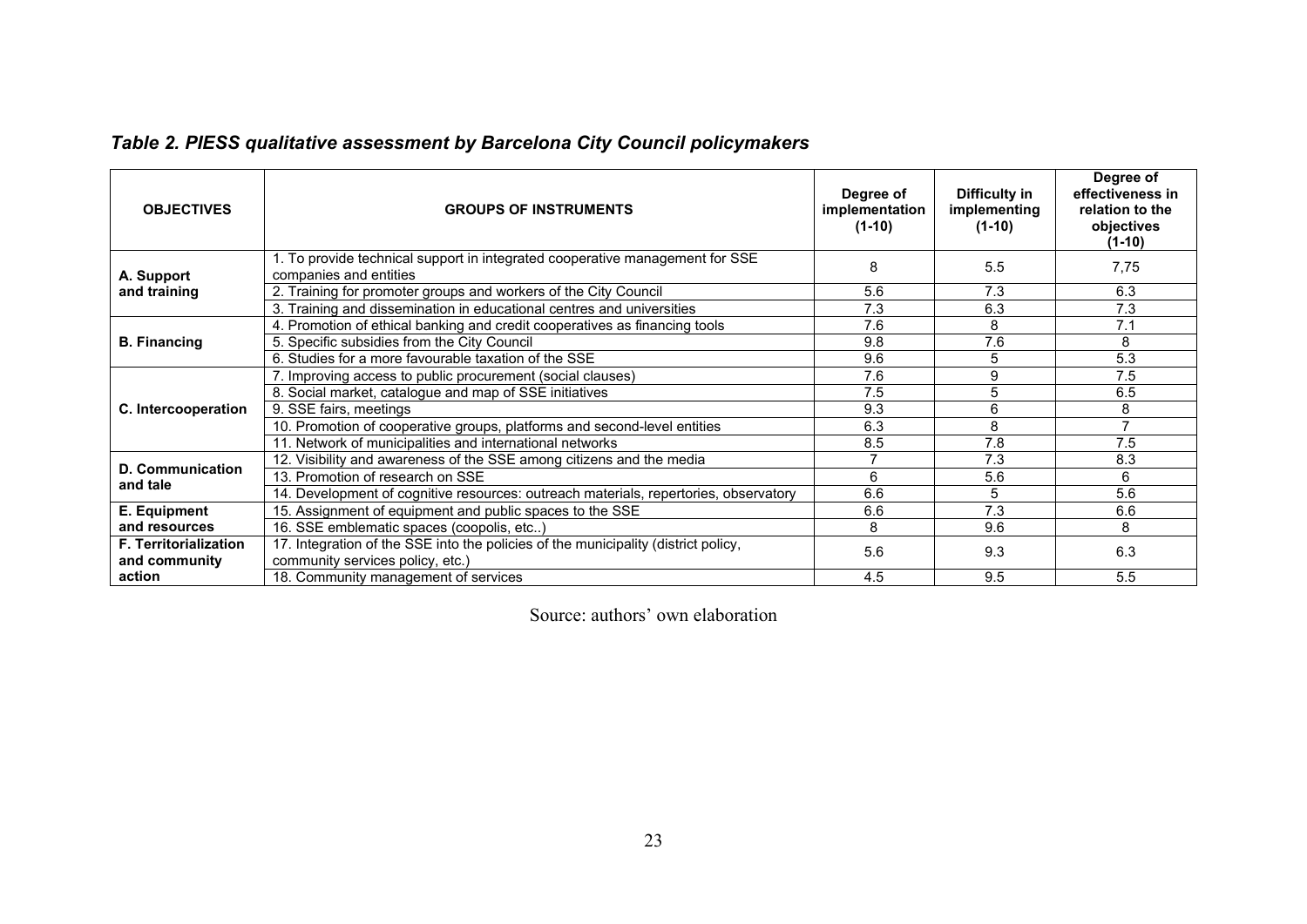<span id="page-28-0"></span>

| <b>OBJECTIVES</b>                | <b>GROUPS OF INSTRUMENTS</b>                                                                                           | Degree of knowledge<br>and understanding<br><b>Instruments</b><br>$(1-10)$ | Degree of<br>effectiveness in<br>relation to the<br>objectives<br>(1-10) |
|----------------------------------|------------------------------------------------------------------------------------------------------------------------|----------------------------------------------------------------------------|--------------------------------------------------------------------------|
|                                  | 1. To provide technical support in integrated cooperative management for<br>SSE companies and entities                 | 7.2                                                                        | 8 (4 people)                                                             |
| A. Support and training          | 2. Training for promotion groups and workers of the City Council                                                       | $5(3$ people)                                                              | $5(1)$ person)                                                           |
|                                  | 3. Training and dissemination in educational centres and universities                                                  | 7.2                                                                        | 5.5 (4 people)                                                           |
|                                  | 4. Promotion of ethical banking and credit cooperatives as financing tools                                             | 8 (4 people)                                                               | $7.5(4$ people)                                                          |
| <b>B.</b> Financing              | 5. Specific subsidies from the City Council                                                                            | 8.2                                                                        | 8.4 (4 people)                                                           |
|                                  | 6. Studies for more favourable taxation of the SSE                                                                     | 6(3 people)                                                                | 4.5 (2 people)                                                           |
|                                  | 7. Improving access to public procurement (social clauses)                                                             | 7 (4 people)                                                               | 4.7 (4 people)                                                           |
|                                  | 8. Social market, catalogue and map of SSE initiatives                                                                 |                                                                            | 6.8                                                                      |
| C. Intercooperation              | 9. SSE fairs, meetings                                                                                                 | 8.4                                                                        | 8.2                                                                      |
|                                  | 10. Promotion of cooperative groups, platforms and second-level entities                                               | 8                                                                          | 6.2                                                                      |
|                                  | 11. Network of municipalities and international networks                                                               | 7.6                                                                        | 6.4                                                                      |
|                                  | 12. Visibility and awareness of the SSE among citizens and the media                                                   | 8.4                                                                        | 7.4                                                                      |
| D. Communication and tale        | 13. Promotion of research on SSE                                                                                       | 7.5 (4 people)                                                             | 6.2 (4 people)                                                           |
|                                  | 14. Development of cognitive resources: outreach materials, repertories,<br>observatory                                |                                                                            | 6.6                                                                      |
|                                  | 15. Allocation of equipment and public spaces to the SSE                                                               | 8.2                                                                        | 7.6                                                                      |
| E. Equipment and resources       | 16. SSE emblematic spaces (coopolis, etc)                                                                              | 8.4                                                                        | 7.2                                                                      |
| <b>F. Territorialization and</b> | 17. Integration of the SSE into the policies of the municipality (district policy,<br>community services policy, etc.) | 8 (3 people)                                                               | 5.3 (3 people)                                                           |
| community action                 | 18. Community management of services                                                                                   | $7(3$ people)                                                              | 6.6 (3 people)                                                           |

# *Table 3. PIESS qualitative assessment by Barcelona SSE stakeholders*

Source: authors' own elaboration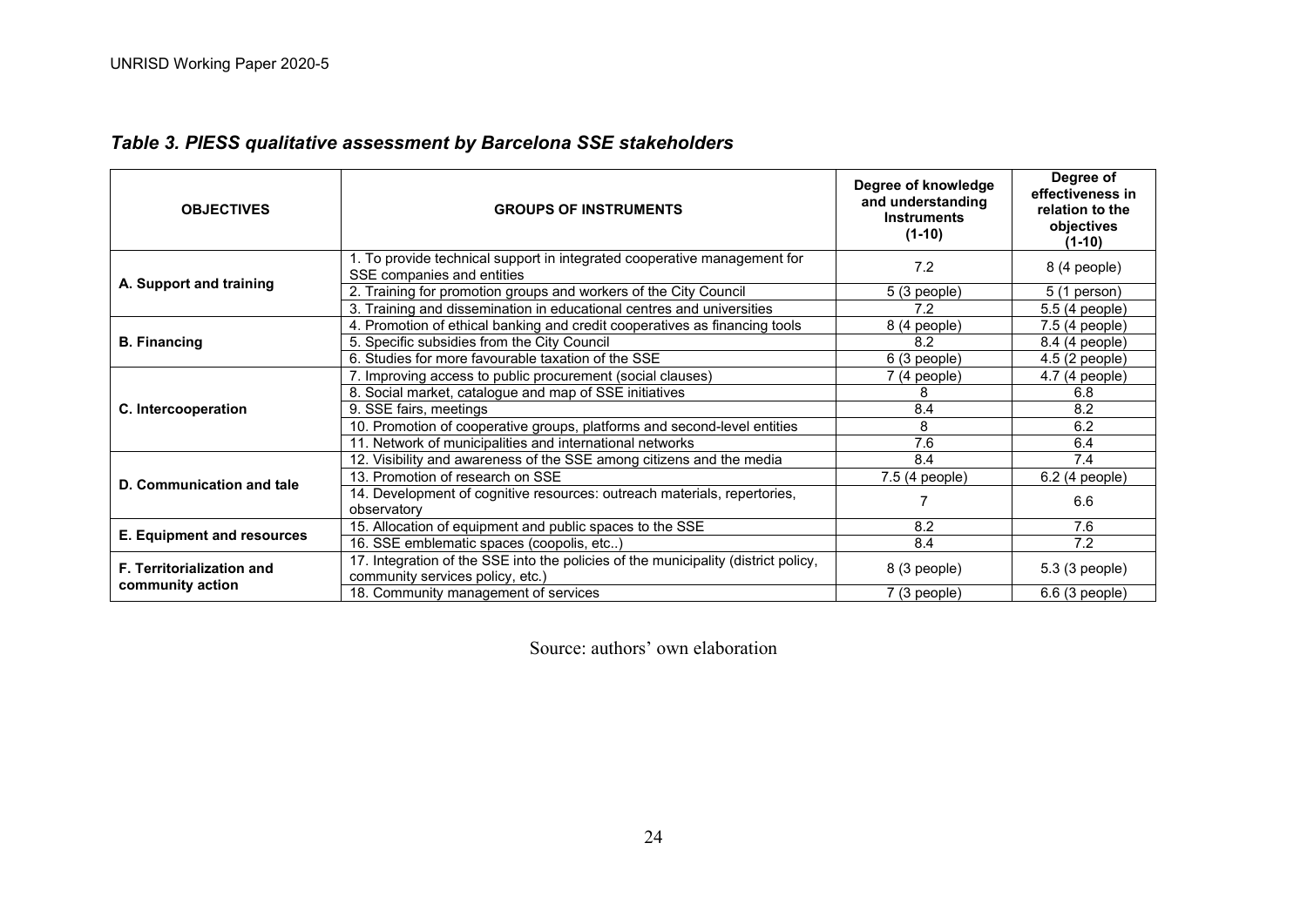# <span id="page-29-0"></span>**8 Conclusions**

The PIESS represents a successful new breed of social economy policy. It exhibits together the specific features of this type of policy: the transversal nature of the SSE, the partnership approach, the transformative socio-political perspective, the mainstreaming approach, political innovation in terms of means and the systematization of the strategy, and, in addition, it mobilizes the political will of the local government and its public promotional body, the Comissionat.

A significant characteristic of the PIESS is that, for the first time, a Catalonian public administration has promoted a cross-sectional that is transversal to the SSE, i.e., it acts on SSE holistically, rather than just part of it. Otherwise. said, it promotes both social enterprise initiatives and social community ones, including ethical finance, fair trade, responsible consumption, pro-common and social currencies, or from the perspective of CIRIEC, both the market social economy and the non-market social economy.

The public-community partnership approach of the PIESS has resulted in both the coconstruction and co-production of this policy, holistically adopting Social Economy characteristics. The application of this public policy partnership approach has required three elements: Firstly, a space for participation and dialogue of its own, which has been called a *participatory area of SSE policy* (PA). Secondly, public policy action adapted to this partnership approach to policy and aimed at achieving intra-governmental coordination (City Council-Commissioner's Office-*Barcelona Activa*-City Plans) and intergovernmental coordination (with the *Generalitat* of Catalonia, Barcelona County Council and other local corporations). And thirdly, a sector of SSE that is structured both on the cognitive plane (social imaginary and common identity) and on the organizational one (structures and spaces for inter-cooperation) which can be the administration's partners.

The socio-political perspective of the PIESS, which conceives the SSE as a transforming vector and not palliative welfare, has required government and SSE policy makers to have a systemic and comprehensive vision both of the different spheres of public action and of the multiplicity of socio-economic activities that constitute problems and needs to be addressed. The mainstreaming approach of this policy, despite modest results, has sought to integrate this policy and the SSE into the other policies of the City Council and into other policies of other administrations, avoiding their ghettoization.

The PIESS had two fundamental elements, on the one hand, the political will of the local government to carry out this policy, a will that is expressed, among others, by generous budgetary support, and on the other hand, by a catalyst, pragmatic and dynamic element, the Comissionat, as a public promoter body, and aforementioned participatory area of SSE policy (PA). The pragmatic vision in the implementation of the PIESS has become evident in the use of a short time schedule and flexible, pedagogical documents capable of creating involvement.

The PIESS has not been without difficulties in its implementation. Notably, from the government side, it is worth highlighting the bureaucratic problems and the lack of adaptative mechanisms regarding the period of calls for applications and granting aid relative to the needs of the sector, the sectoral fragmentation of responsibilities within the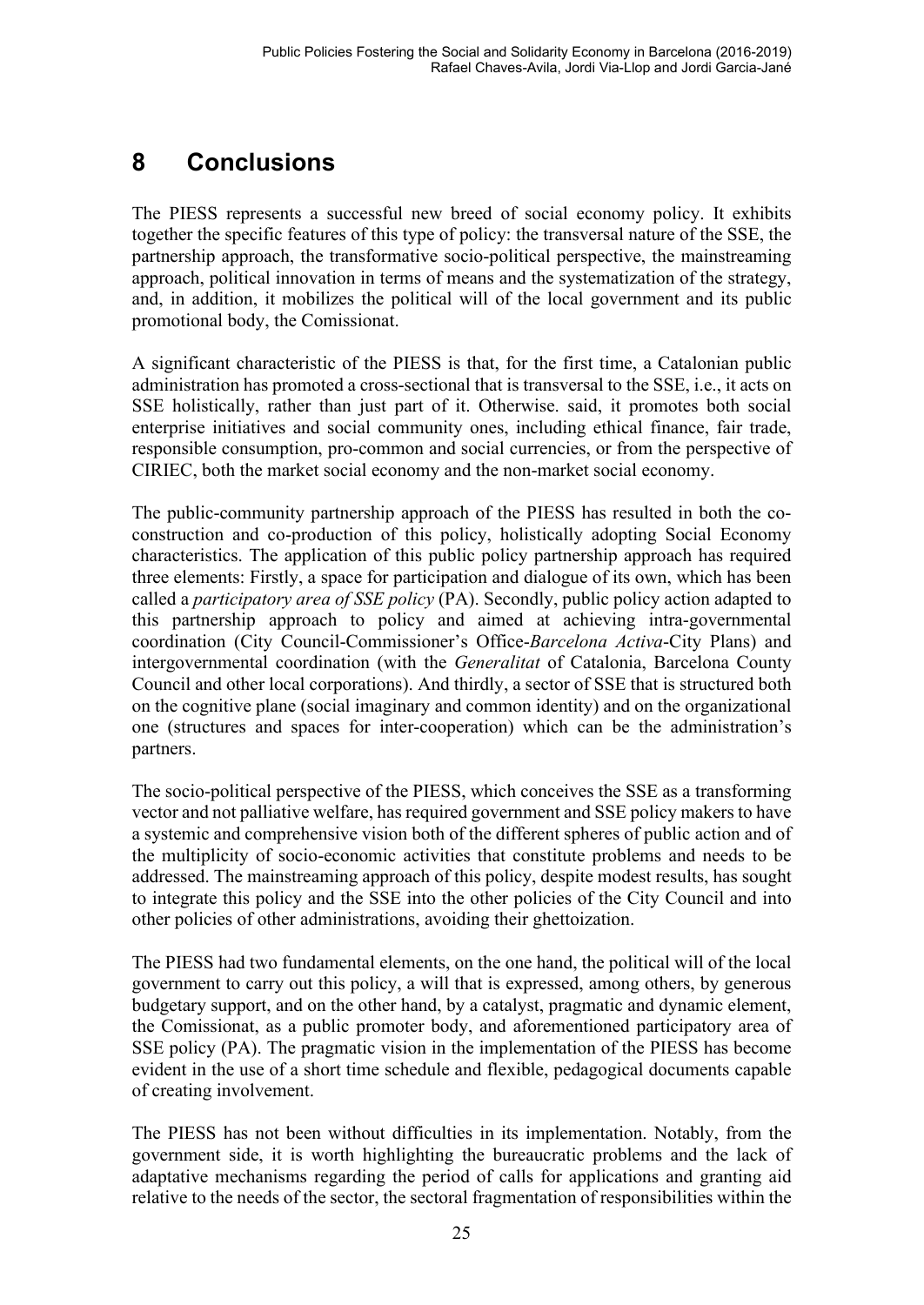administration which is faced with the need for crosscutting policy and the difficulties in extending the discourse on SSE within the public apparatus. From the SSE side, the main difficulty has been encountered in the resistance - preconceptions - of certain sectors within each 'family' of the SSE in accepting common discourses and strategies across the whole SSE, which constitute barriers to comprehensively structuring the sector.

The PIESS forms a complex political strategy, centered around two major general objectives, 6 lines of work, 24 specific objectives, 31 instruments and 124 actions. Many of these actions are public policy innovations. The PIESS has been implemented over a period of 4 years and, from an evaluative perspective, it has contributed above all to increasing public funding for the SSE, to increasing visibility and sensitivity towards the SSE both by the citizens themselves and within the municipal administration itself, to providing the SSE with a cognitive and organizational structuration and establishing a stable space for participation of the social economy in the public policy.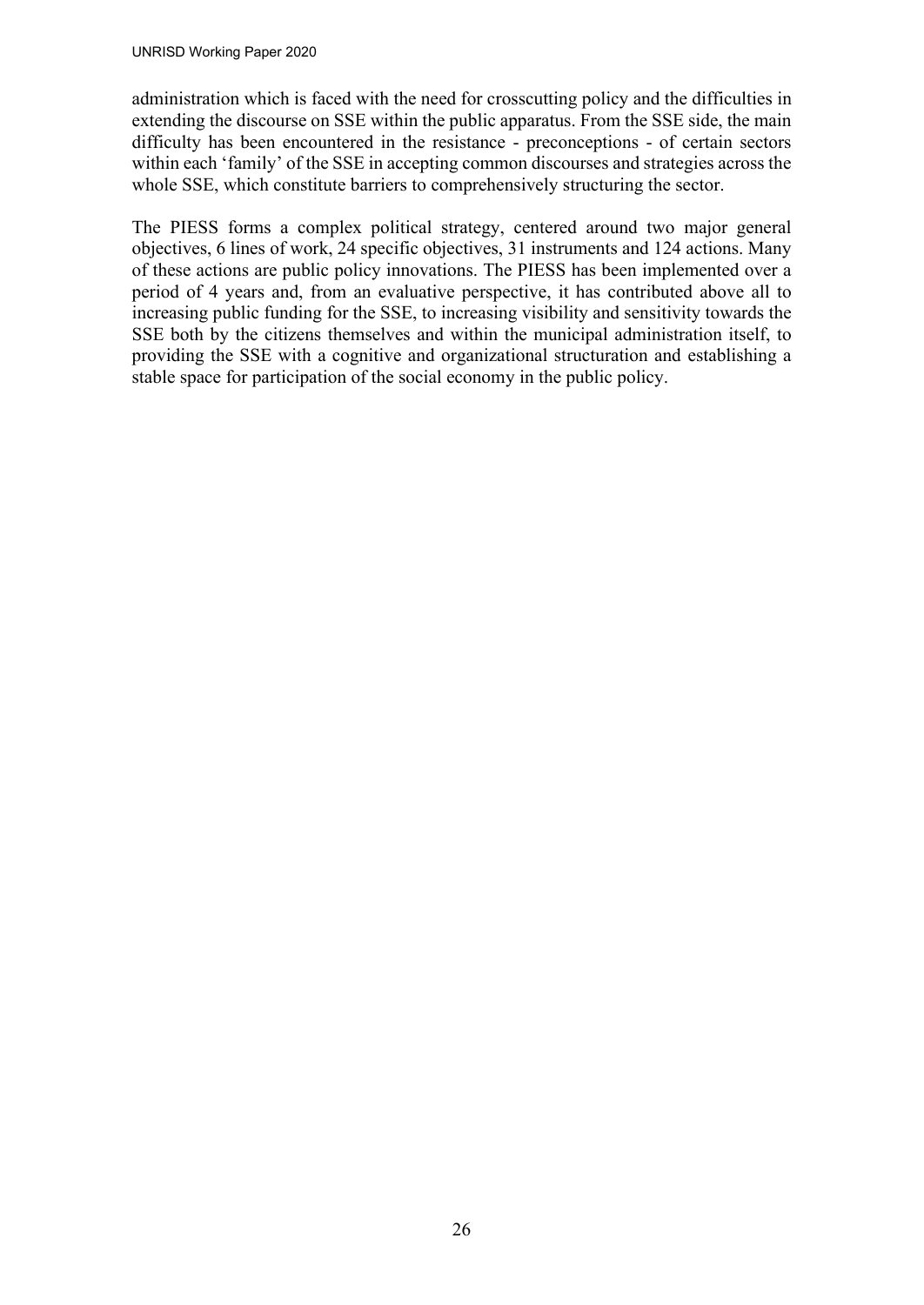# <span id="page-31-0"></span>**References**

- Ajuntament de Barcelona 2016. *Pla d'impuls de l'economia social i solidària. Barcelona:* Ajuntament de Barcelona. [https://ajuntament.barcelona.cat/economia-social](https://ajuntament.barcelona.cat/economia-social-solidaria/sites/default/files/Pla%20d%27Impuls%20ESS.pdf)[solidaria/sites/default/files/Pla%20d%27Impuls%20ESS.pdf](https://ajuntament.barcelona.cat/economia-social-solidaria/sites/default/files/Pla%20d%27Impuls%20ESS.pdf) Accessed 19 October 2019.
- Barcelona en Comu 2015. *Programa electoral de Barcelona en Comu elecciones municipales 201*5, [https://barcelonaencomu.cat/sites/default/files/programaencomun\\_cast.pdf](https://barcelonaencomu.cat/sites/default/files/programaencomun_cast.pdf) Accessed 19 October 2019.
- Chaves, Rafael. 2008. "Public policies and Social Economy in Spain and Europe.", *Ciriec-España, revista de economía pública, social y cooperative*, 62 : 35-60.
- Chaves, Rafael. 2010. "Las actividades de cobertura institucional: infraestructuras de apoyo y políticas públicas de fomento de la economía social", en: Monzon, José Luis, dir. 2010. La Economía social en España en el año 2008. Ámbito, magnitudes, actividades y tendencias. 565-592.Valencia: CIRIEC-España.
- Chaves, Rafael., and Savall, Teresa. 2013. "La insuficiencia de las políticas de fomento de cooperativas y sociedades laborales frente a la crisis en España.", *REVESCO, Revista De Estudios Cooperativos, 113:* 61-91.
- Chaves, Rafael., and Monzon, Jose Luis. 2012. "Beyond the crisis: The social economy, prop of a new model of sustainable economic development.", *Service Business, 6(1):* 6-25.
- Chaves-Avila, Rafael., and Gallego-Bono, Juan Ramón. 2020. "Transformative policies for the Social and Solidarity Economy: The new generation of public policies fostering the social economy in order to achieve sustainable development goals. The European and Spanish cases", *Sustainability, 12:* 4059.
- CIRIEC / Chaves, Rafael., and Demoustier, Danièle., and Monzon, Jose Luis., and Pezzini, Enzo., and Spear, Roger., and Thiry, Bernard, dir. 2000. *Economía Social y Empleo en la UE.* Madrid: Ministerio de Trabajo y Asuntos Sociales.
- CIRIEC / Chaves, Rafael., and Demoustier, Danièle, eds. 2013. *The Emergence of the Social Economy in Public Policy. An International Analysis*, CIRIEC Series "Public Economy & Social Economy". Brussels: Peter Lang publishers.
- CIRIEC/Monzon, Jose Luis., and Chaves, Rafael. 2017. *Recent evolutions of the Social Economy in the European Union.* Brussels: European Economic and Social Committee. [http://www.eesc.europa.eu/en/our-work/publications-other](http://www.eesc.europa.eu/en/our-work/publications-other-work/publications/recent-evolutions-social-economy-study)[work/publications/recent-evolutions-social-economy-study](http://www.eesc.europa.eu/en/our-work/publications-other-work/publications/recent-evolutions-social-economy-study)
- CIRIEC / Chaves, Rafael., and Monzon, Jose Luis. 2019. *Buenas prácticas en las políticas públicas relativas a la economía social europea tras la crisis económica.*  Brussels: European Economic and Social Committee.
- Demoustier, Danièle., Chaves, Rafael., Huncova, Magdalena., Lorenz, Gunter., and Spear, Roger. 2006. "Débats autour de la notion d'économie sociale en Europe."*Revue Internationale de l'économie sociale,* 300: 8-18.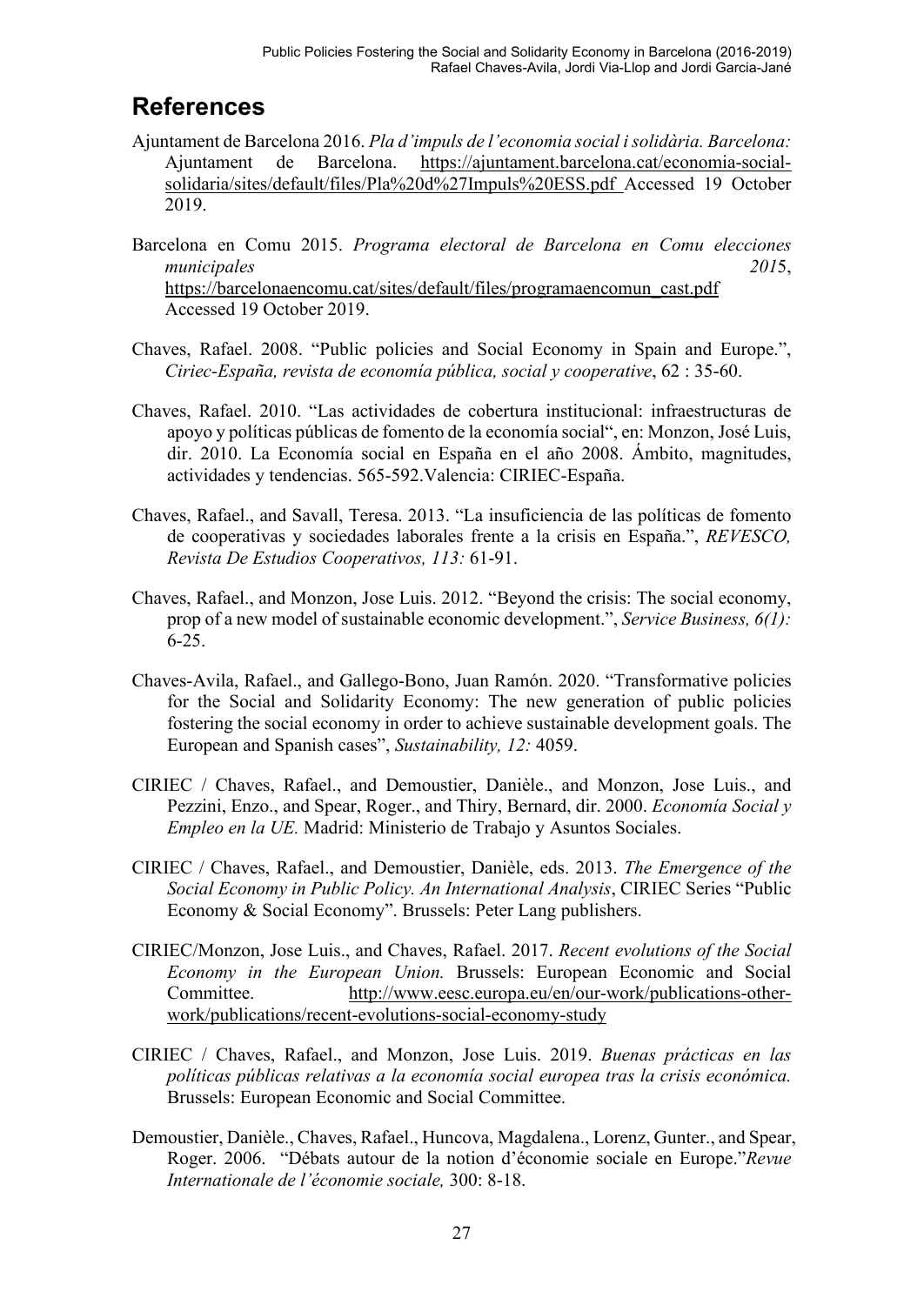- Draperi, Jean François. 2012. *L'économie sociale et solidaire, une réponse à la crise? Capitalisme, territoire et démocratie.* Paris: Dunod.
- Enjolras, Bernard. 2008. "Fondements normatifs des organisations d'économie sociale et solidaire et évaluation du point de vue des politiques publiques.", *Economie et solidarités*, 39 (1): 14-34.
- Favreau, Louis. 2005. *Économie sociale et politiques publiques*. Quebec : Cahier CRDC - UQO.
- Fernandez, Anna, and Miró, Ivan. 2016. *L'Economia social i solidària a Barcelona.*  Barcelona: La Ciutat Invisible and - Comissionat d'Economia Cooperativa, Social i Solidària - Ajuntament de Barcelona.
- Fici, Antonio. 2015. *Recognition and Legal Forms of Social Enterprise in Europe: A Critical Analysis from a Comparative Law Perspective.* Euricse Working Papers. Trento: Euricse.
- Galera, Giulia., and Salvatori, Gianluca. 2015. *Public policy in the social and solidarity economy: towards a favourable environment: the case of Europe*. Torino: International Training Centre of the International Labour Organization.
- Garcia-Jane, Jordi., Via-Llop, Jordi., and Xirinacs-Damians, Lluis. 2006. *La dimensión cooperativa: economía solidaria y transformación social*. Barcelona: Icaria Editorial.
- Garcia-Jane, Jordi. (coord.), Subirats, Joan., Via-Llop, Jordi. et al. 2015. *Guia d'economia social i solidària per l'administració local.* Barcelona: Diputació de Barcelona.
- ILO 2001. *Report V. Promotion of cooperativas.* Geneva: ILO.
- Lévesque, Benoît., and Mendell, Margie. 1999. *L'économie sociale: éléments théoriques et empiriques pour le débat et la recherche.* Montréal: Cahier de recherche du CRISES - UQAM.
- Marti-Costa, Marc, dir. 2010. *Políticas públicas de promoción de cooperativas en España. Una visión comparada entre Comunidades Autónomas*. Madrid: IGOB – Ministerio de Trabajo.
- Mendell, Margie., and Alain, Bernard. 2015. "Enabling the Social and solidarity Economy through the Co-Construction of Public Policy". In Utting, Peter, ed. *Social and Solidarity Economy: Beyond the Fringe*. London: Zed Books.
- Monzon, Jose Luis., and Chaves, Rafael. 2008. "The European social economy: concept and dimensions of the third sector.", *Annals of Public and Cooperative Economics*, *79*(3‐4): 549-577.
- Noya, Antonella., and Clarence, Emma, eds. 2007. *The social economy. Building inclusive economies.* Paris: OECD Publishing.
- OECD/EU 2017. *Boosting Social Enterprise Development: Good Practice Compendium*. Paris: OECD Publishing.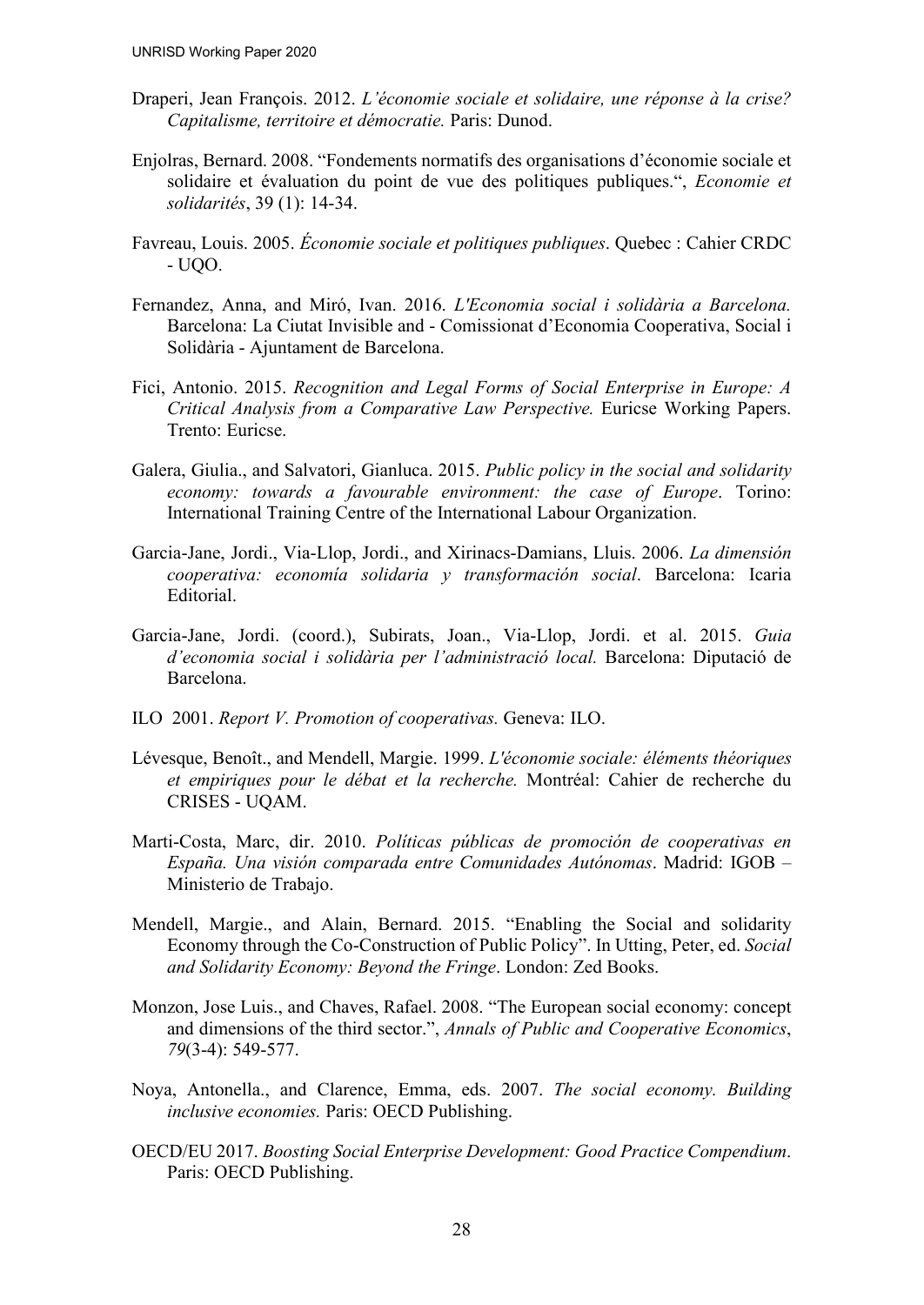Parlamento Europeo 2009. *Informe sobre economía social*, (2008/2250 /INI).

- Puiz, Carlos. coord., Coraggio, Jose Luis., Laville, Jean Louis. et al. 2016. *Economía Social y Solidaria: conceptos, prácticas y políticas públicas.* Bilbao: Universidad del País Vasco – Hegoa.
- Suriñach, Ruben. 2017. *Economies transformadores de Barcelona*. Barcelona: Ajuntament de Barcelona.
- UNRISD (United Nations Research Institute for Social Development). 2016. *Promoting Social and Solidarity Economy through Public Policy*. In: UNRISD Flagship Report. Geneva: UNRISD, 115-139. http://www.unrisd.org/flagship2016-chapter4 Accessed 19 October 2019.
- Utting Peter. ed. 2015. *Social and Solidarity Economy: Beyond the Fringe*. London: ZedBooks.
- Xarxa d'Economia Solidaria 2015. *Cap a la democràcia econòmica municipal. 14 mesures per impulsar l'economia social i solidària a nivell local.* Barcelona: Xarxa d'Economia Solidària.